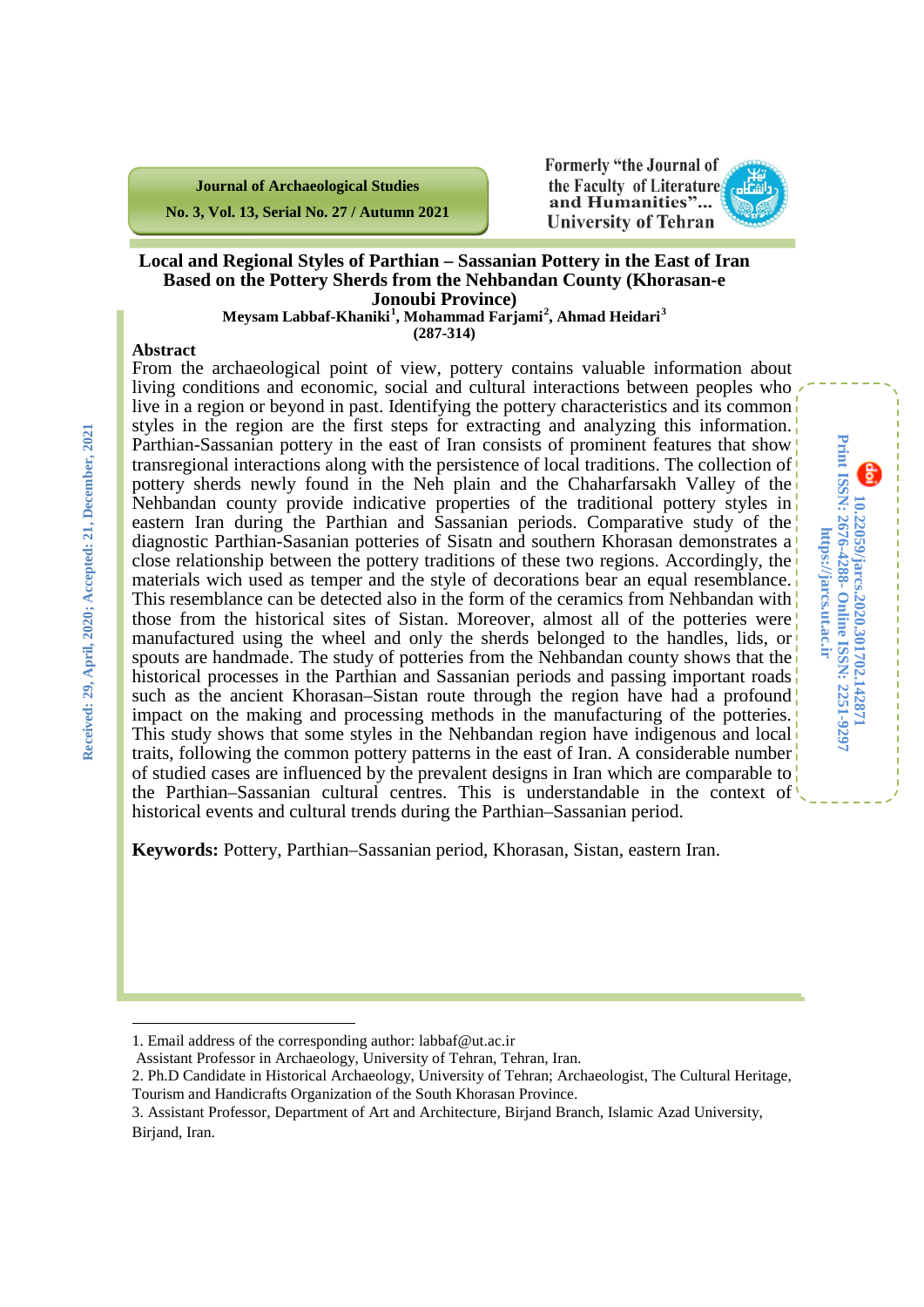### **Local and Regional Styles of Parthian – Sassanian Pottery in the East of Iran Based on the Pottery Sherds/ 288**

#### **1. Introduction**

The cultural sphere of eastern Iran covering the southern parts of the Greater Khorasan and northern Sistan has played a decisive role throughout history as the cradle of many important events which were affected by the location of this region on the main road of Khorasan-Sistan on one hand, and the special environmental conditions, on the other. The geographical situation of this region consisting of the valleys surrounded by high mountains caused the people to insist on their old traditions and follow the ancient behaviours in their cultural creations. Arsacids who rose from eastern Iran played a significant role in exporting the eastern traditions to the other regions of the Iranian plateau. It, however, is expected that the cultural materials of the Parthian period which were produced in eastern Iran reflect both local and regional styles. Despite the Parthian-Sasanian pottery of the western, northern, and southern Iranian plateau, the eastern region's productions have not been taken into consideration as it ought to be. In fact, due to the lack of enough archaeological excavations in this region, we encounter a paucity in the comprehensive publications about the eastern Iran pottery. Nevertheless, few studies about the Parthian-Sasanian pottery of eastern Iran has been published rather than comprehensive research including all aspects of the matter. The present paper with referring to the previous research examines the common styles of the eastern Iranian pottery of the Parthian-Sasanian period and explores the characteristics of the potteries based on the formal and structural specifications of those that have been obtained from the two important regions the Nih plain and the Chaharfarsakh valley of Nehbandan (Figure 1).

In 1983 the first research focused on the Parthian ceramic by Ernie Haerinck was published (Hearinck, 1997). Haerinck established his work based on two factors: geographical distribution and typology of the Parthian potteries from different regions of Iran. The only site in southern Khorasan that has been mentioned by Haerinck was Marak that is located 20 kilometres north-east of Birjand (Ibid.: 238). Ulrich Halier has explored the historical sites of Nih in 1974 and discussed the architectural specifications of Qal'e Shadizh in Nehbandan, but nothing about the potteries (Hallier, 1974). In recent years, Mohammad Farjami produced a paper on the Londo wares which was published in the proceedings of the First Congress on the Iranian Archaeology. He compared the Londo wares from the Gabri site with those from neighbouring settlements (Fariami, 2013). Some pottery types were also investigated during the archaeological survey of the central district of the Nehbandan county carried out by Heidari in 2013 (Heidari, 2013). Moreover, some comparative studies have been performed by Heidari (2012), Dana (2016), Anani (2016), and Seddiqian (2014) during the surveys in and excavations at Birjand, Tape Takhcharabad, Nimbolouk, and Khusf respectively.

The most comprehensive investigation about the historical potteries of southern Khorasan is a dissertation that has been written by Leila Behdad (2012) which was partially published through the proceedings of the First Congress on the Iranian Archaeology in 2013 (Behdad et al., 2013).

The majority of the sherds that have been examined in this paper have been identified during the archaeological surveys conducted by the authors (Figures 2-12). The typology of ceramics has been established based on the apparent specifications including form, colour, fabrique, and decorations. The conclusion has been done from a comparative study concentrated on the Parthian-Sasanian sites of southern Khorasan and northern Sistan.

Comparative study of the diagnostic Parthian-Sasanian potteries of Sisatn and southern Khorasan demonstrates a close relationship between the pottery traditions of these two regions (Table 1). Accordingly, the materials which used as temper and the style of decorations bear an equal resemblance. This resemblance can be detected also in the form of the ceramics from Nehbandan with those from the historical sites of Sistan (e.g.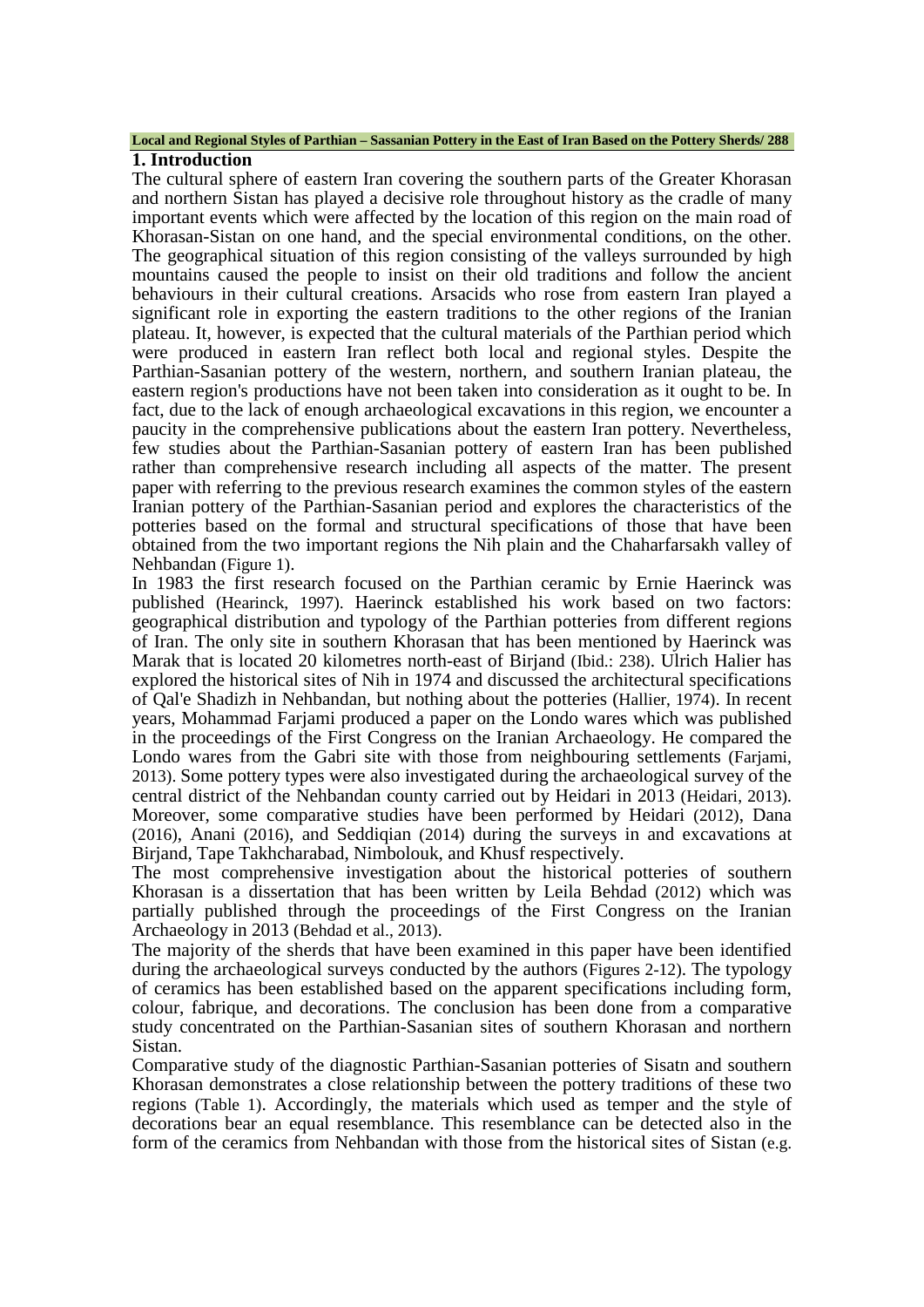#### **289/ Journal of Archaeological Studies No. 3, Vol. 13, Serial No. 27 / Autumn 2021**

Roustaei, 2012: pls. 39, 238; Fairservis, 1961: 50, fig. 17, Dales, 1977: pl. 21). Moreover, almost all of the potteries were manufactured using the wheel and only the sherds belonged to the handles, lids, or spouts are handmade.

Considering the common specifications of the potteries from the historical sites of the Nih plain and Chaharfarsakh valley, the Parthian pottery of this region can be considered as an aspect of the pottery tradition of eastern Iran. According to the close similarities between our collection with the identified samples from Sistan, one can surmise that the pottery tradition of Nehbandan has been affected more by the Sistani traditions rather than those of central and northern Khorasan.

The similarity between the material culture of different settlements is the result of economic, social, and cultural interactions between the peoples who have been living in interaction with each other. These interactions have been reflected in the form and structure of the potteries as the most common materials which could be found on the surface of the ancient settlements. Since the potteries from historical sites of southern Khorasan presented a close resemblance with those from neighbouring regions particularly Sistan, one can surmise the close interactions between these regions during the late antiquity. The common specifications of the potteries represent a regional styles defining the frequent specifications of the eastern Iran's Parthian-Sasanian pottery. Although the discussed region is located at the crossroad of different cultural spheres, the local traditions continued to survive throughout the centuries. Due to this adaption process, the local styles like as Namord and Londo types were produced beside some worldwide types of pottery for example those with s-carinated shapes.

#### **Sources**

- Anani, B. 2016. *The Report of Archaeological Survey of Qaenat County (Nimblook Section)*, Archive of the Cultural Heritage, Tourism and Handicrafts Organization of the South Khorasan Province. [In Persian].
- Behdad, L. 2013. Systematic Survey of Tape Moud A, Sarbisheh, Thesis submitted in partial fulfilment of the requirements for the degree of M.Sc. / M.A. in Archaeology, University of Mohaghegh Ardabili Faculty of Literature and Human Science Department of Archaeology. [In Persian].
- Dana, M. 2016. The Second Season of Archaeological Excavation at Takhcherabad Tepe of Birjand, Birjand: Archive of the Cultural Heritage,Tourism and Handicrafts Organization of the South Khorasan Province. [InPersian].
- Fairservis, Jr. 1961. Walter: Archaeological Studies in the Sistan Basin of South-Western Afghanistan and Eastern Iran, Vol 48, part 1*, Anthropological papers of the Amerian Museum of Natural History*, New York.
- Hallier, U. W. 1974. Neh-eine parthische Stadt in Ostpersien, Archäologische Mitteilungen aus Iran, Band 8: 173-191.
- Hearinck, E. 1997. Persian Pottery in the Parthian Period, Translated by Hamideh Choobak, Tehran: Cultural Heritage Organization publication. [InPersian].
- Heidari, A. 2012. Preliminary report on the study and identification of cultural monuments and places in the central district of Birjand, Birjand: Archive of the Cultural Heritage, Tourism and Handicrafts Organization of the South Khorasan Province. [In Persian].

Roustaei, M. S. 2012. *Study of the Parthian Potteries in the Iranian Sistan*, the M.A. Dissertation in Archaeology, the University of Sistan & Baluchestan. [In Persian].

Seddiqian, H. 2014. *The report on the archaeological survey of Khusf county*, Birjand: Archive of the Cultural Heritage, Tourism and Handicrafts Organization of the South Khorasan Province. [In Persian].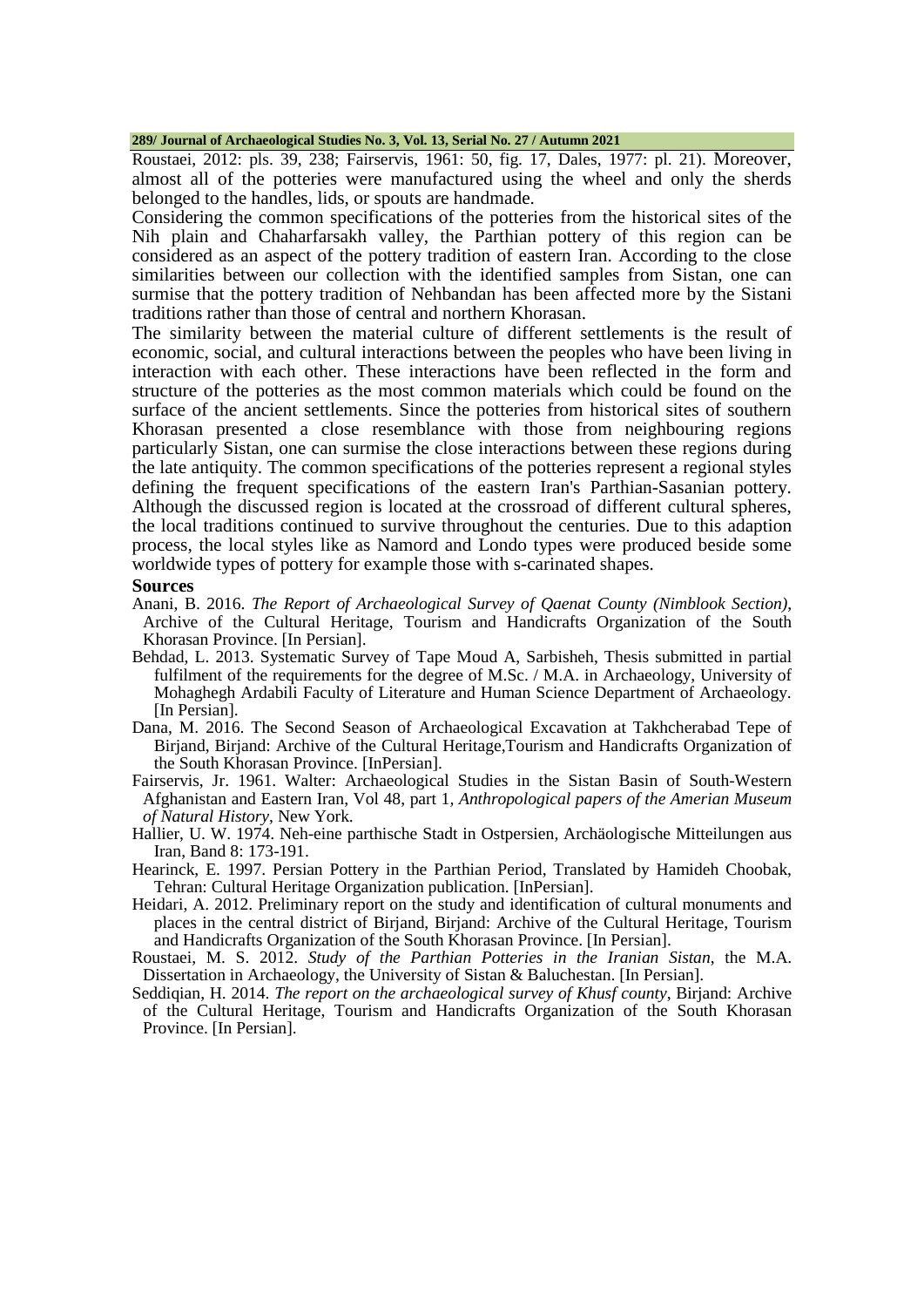**سبکهاي بومی و منطقهاي در سفالهاي اشکانی- ساسانی شرق ایران با تکیه بر نویافتههاي سفالین شهرستان نهبندان (استان خراسان جنوبی) 1 میثم لباف خانیکی استادیار گروه باستانشناسی دانشگاه تهران، ایران. محمد فرجامی دانشجوي دکتري باستانشناسی گرایش دوران تاریخی دانشگاه تهران، ایران. احمد حیدري استادیار گروه هنر و معمار[ي](#page-3-0)، واحد بیرجند، دانشگاه آزاد اسلامی، بیرجند، ایران.** تاریخ دریافت: 1399/02/11؛ تاریخ پذیرش: 1400/09/30

علمی- پژوهشی

#### **چکیده**

مجموعه مصنوعات سفالی هر منطقه در برگیرنده مفاهیم و اطلاعاتی ارزشمند از شرایط مختلف زندگی مردمان و تعاملات اقتصادي، اجتماعی و فرهنگی بین گروههاي انسانی است. گام نخست در تحلیل سفالینههاي مناطق مختلف، شناخت ویژگیهاي شاخص و بررسی گونههاي مرسوم در هر منطقه است. سفالهاي اشکانی-ساسانی شرق ایران شامل گونههاي شاخصی است که از یکسو تعاملات فرامنطقهاي و از سوي دیگر تداوم سنتهاي محلی را روایت میکنند. مطالعۀ تطبیقی سفالهاي شاخص اشکانی- ساسانی که از سیستان و جنوب خراسان بهدست آمدهاند، بیانگر ارتباط نزدیکی بین سنتهاي سفالی مناطق مزبور میباشند. بر این اساس، موادي که به عنوان آمیزه در خمیرة سفالها استفاده شدهاند و نیز شیوة تزیین سفالهاي این دو منطقه از شباهت نزدیکی برخوردار میباشند. این شباهت را میتوان همچنین در فرم ظروف سفالی بهدستآمده از نهبندان با آنچه از محوطههاي تاریخی سیستان بهدستآمده، پیگیري نمود. لازم به ذکر است کلیۀ سفالهاي مورد مطالعه با استفاده از چرخ تولید شدهاند و تنها قطعاتی چون دسته، درپوش و یا لولههاي ظروف سفالی دست ساز میباشند. در این میان، سفالهاي نویافته از دشت نه و درة چهار فرسخ شهرستان نهبندان مصادیقی بارز از سبکها و شیوههاي مرسوم در سفالگري شرق ایران در طول دورة اشکانی و ساسانی ارائه میدهد. مطالعۀ سفالهاي منطقۀ نهبندان نشان میدهد که فرایندهاي تاریخی دورة اشکانی و ساسانی و عبور راههاي مهمی چون مسیر کهن خراسان- سیستان از این منطقه، تأثیرات مشهودي در شیوة ساخت و پرداخت سفالهاي این منطقه داشته است. بر پایۀ نتایج پژوهش حاضر، پارهاي از سبکهاي سفالی منطقه نهبندان به تبعیت از الگوهاي رایج سفالگري شرق ایران، بومی و محلی بوده و تعداد معتنابهی از سفالهاي مورد بررسی، متأثر از الگوهاي سفالی رایج در ایران و قابل مقایسه با مراکز فرهنگی ایرانِ اشکانی-ساسانی است. این واقعیت در بستر رویدادهاي تاریخی و جریانهاي فرهنگی دوران اشکانی - ساسانی مفهوم مییابد. **واژههاي کلیدي:** سفال، دوران اشکانی- ساسانی، خراسان، سیستان، باستانشناسی شرق ایران **.1 مقدمه**

با فروپاشی شاهنشاهی هخامنشی در نیمۀ اول قرن چهارم پیش از میلاد و به دنبال آن، قدرت گرفتن سلسلههاي محلی در ایالات مختلف ایران، نظام فرهنگی نسبتاً یکپارچهاي که تحت لواي شاهنشاهان هخامنشی بر فلات ایران مستولی بود نیز فروپاشید. در خلاء منبعی واحد که الگوهاي فرهنگی را در زمینۀ ادبیات، هنر و معماري بر گسترة ایران تعیین و تلقین کند، حاکمان محلی با بازگشت به سنتهاي دیرین خود، نظام نوینی را در آفرینشهاي هنري و فرهنگی بنیان نهادند و بدین ترتیب قلمرو حوزههاي فرهنگی در مناطق مختلف فلات ایران، بیش از پیش شخصیت و هویت خاص خود را بازیافت. از طرف دیگر، حضور قریب به یکصد سالۀ فرهنگ هلنی که سوار بر پشت اسبان یونانی پس از حملۀ اسکندر مقدونی وارد ایران شده بود، به عنوان عنصري از هنر ایرانی تغییر ماهیت یافت و وارد بدنۀ تولیدات فرهنگی این سرزمین شد. در این میان، شرق ایران نیز به قلمرویی فرهنگی بدل شد که هویتش ملغمهاي بود از سنتهاي بومی و الگوهاي منطقهاي و فرامنطقهاي.

حوزة فرهنگی شرق ایران که منطبق است بر بخشهاي جنوبی خراسان بزرگ و مناطقی از شمال سیستان، بستر وقایع تاریخی مهمی بوده است. موقعیت این ناحیه بر میانۀ راه خراسان به سیستان و

<span id="page-3-0"></span>

 $\overline{a}$ 

labbaf@ut.ac.ir :مسئول نویسنده رایانامۀ .1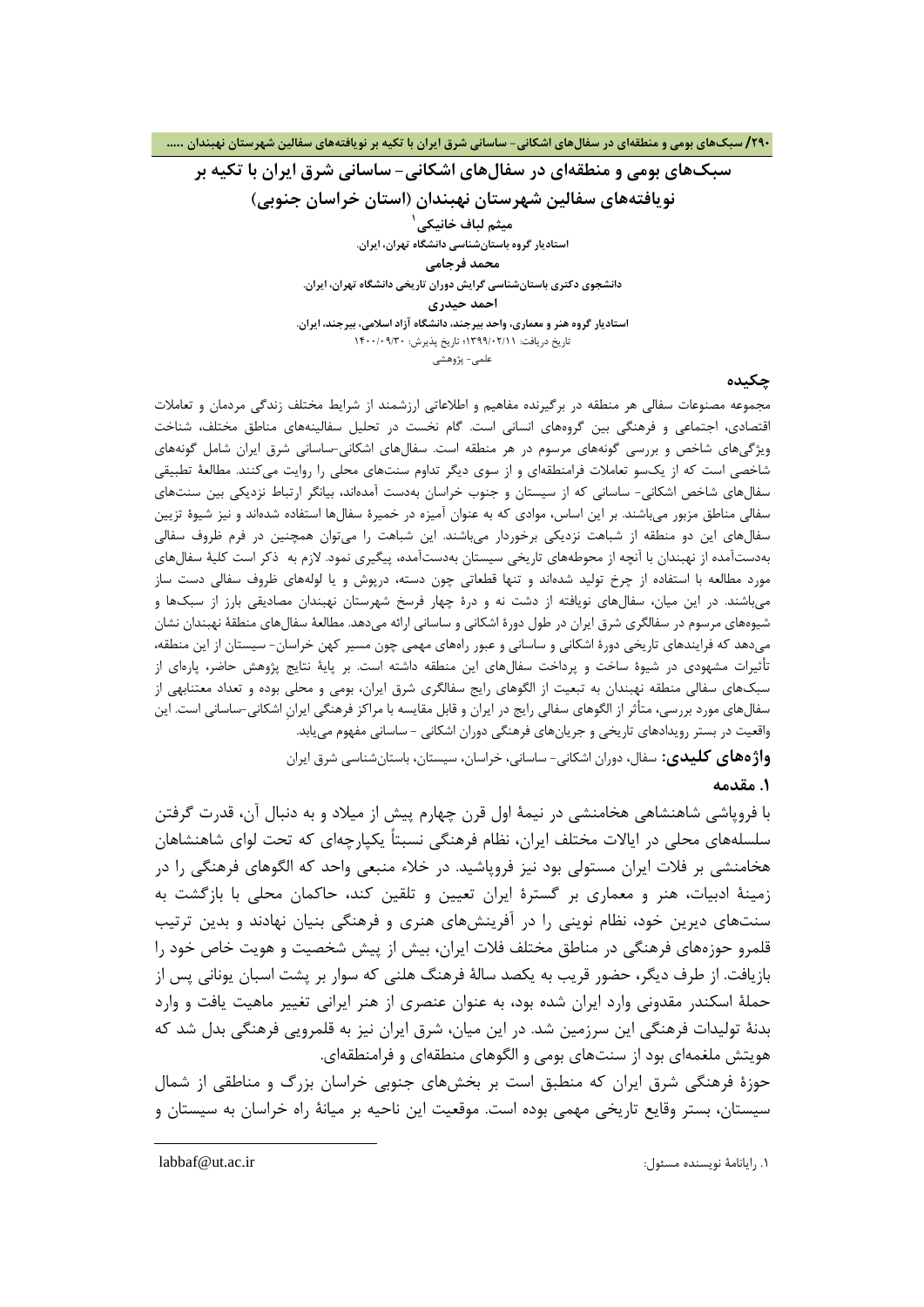### **، دورة ،13 شمارة ،3 پاییز <sup>1400</sup> / <sup>291</sup>** �نا� �طا با� تان ی �عات

در حدفاصل این دو حوزة فرهنگی گسترده، شرایط ویژهاي را پدید میآورد که انعکاس آن در مواد فرهنگی ادوار مختلف تاریخی قابل بررسی است. از سوي دیگر، مردمانی که در دشتهاي میانکوهی و درههاي محصور مناطق کوهستانی شرق ایران میزیستند، با پایبندي به سنتهاي دیرین و تبعیت از الگوهاي فرهنگی بومی، آثاري خلق میکردند که رنگ و بوي محلی خود را حفظ میکرد. با قدرت گرفتن حاکمان محلی از دورة اشکانی به بعد، سنتهاي بومی نیز در شرق ایران پر و بال بیشتري پیدا کرد و شخصیت هنر و فرهنگ این منطقه را بیش از پیش هویدا ساخت. از این رو انتظار میرود آثار حوزة فرهنگی شرق ایران در دورة اشکانی و ساسانی، آیینۀ دو جریان محلی و منطقهاي باشد. این ویژگی در آیینۀ کلیۀ تولیدات فرهنگی اعم از معماري، نگارگري، ادبیات، موسیقی، پوشاك و سفالگري قابل بررسی است. مطالعاتی که پیش از این، دربارة سفالهاي اشکانی و ساسانی صورت گرفته، هر دو جریان فرهنگی بومی و منطقهاي را روایت میکنند. در سفالهاي این دوره، از یک طرف تداوم سبکهاي محلی را میتوان دید و از سوي دیگر تشابهات و اشتراکات ساختاري با سفالهاي حوزههاي فرهنگی دیگر را. به همین دلیل هر حوزة فرهنگی، الگوهاي مشخص و متمایزي را نشان میدهد و این امر، باستان شناسان را قادر میسازد تا از یک سو، به زمان تولید سفالینهها پی برند و از سوي دیگر تأثیر و تأثّرات میان حوزههاي فرهنگی و قوت و ضعف امواج فرهنگی را در دورة مورد مطالعه به بوتۀ بحث گذارند.



**شکل -1 موقعیت منطقه مورد بررسی در شرق ایران و پراکندگی محوطههاي مورد مطالعه در دشت نهبندان؛ -1 چاه گز، -2 انجیرك، -3 کرگه، -4 چهارفرسخ، -5 علی آباد، -6 کلاته شاهپوري، -7 آب جو، -8 گیوه رود، -9 نرگس تپه، -10 عرب پشته، -11 قلعه نه (نقشه پایه برگرفته از Google(**

Figure 1- Location of the surveyed area in eastern Iran and the distribution of the identified sitesacross the Nehbandan plain; 1- ChahGaz, 2- Anjirek, 3- Koregeh, 4- Chahar Farsakh, 5- Aliabad, 6- Kalateh Shahpouri, 7- Ab-e-jou, 8- Giveh Rud, 9- Narges Tappeh, 10- Arab Poshteh, 11- Qaleh Neh (base map after Google) علیرغم آنکه مطالعات نسبتاً جامعی در ارتباط با سفالهاي اشکانی-ساسانی منطقۀ غرب، شمال و جنوب فلات ایران صورت گرفته، ناحیۀ شرق ایران کمتر مورد توجه قرارگرفته است. عدم انتشار اطلاعات کافی دربارة سفالهاي شرق ایران، در وهلۀ اول ناشی از کاوشهاي محدود باستانشناسی در این منطقه است که این امر به نوبۀ خود معلول عوامل مختلفی است و تبیین آنها نیازمند مجال و مقال دیگري است. با این وجود، مطالعات پراکندهاي دربارة سفالهاي اشکانی-ساسانی شرق ایران صورت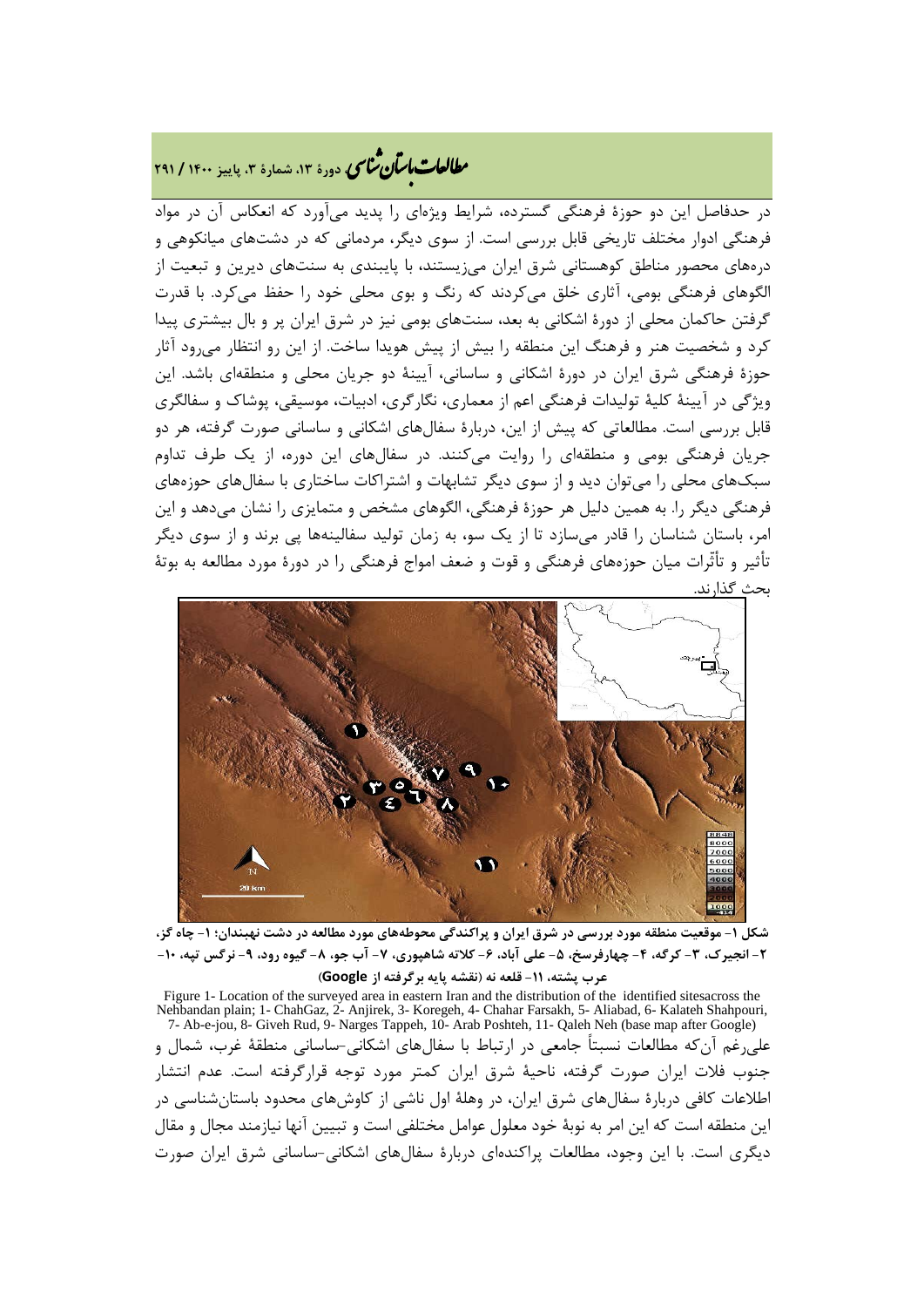**/292 سبکهاي بومی و منطقهاي در سفالهاي اشکانی- ساسانی شرق ایران با تکیه بر نویافتههاي سفالین نهبندان .......**

گرفته ولی هیچگاه پژوهش جامعی که دربردارندة نتایج مطالعات پیشین باشد، ارائه نشده است. در مقالۀ پیش رو، با استناد به مطالعات گذشته، سبکهاي رایج سفالگري شرق ایران در دورة اشکانی- ساسانی بررسیشده و با استناد به ویژگیهاي شکلی و ساختاري سفالهاي نویافته از دو ناحیۀ مهم دشت نه و درة چهار فرسخ نهبندان، مشخصات سفالهاي اشکانی-ساسانی شرق ایران به آزمون گذاشته میشود. انتظار میرود شناخت سبکهاي رایج سفالگري در شرق ایران، امکانی براي پیگیري رویکردهاي بومی و منطقهاي در آفرینشهاي فرهنگی دورة اشکانی-ساسانی فراهم آورد. **-2 پیشینۀ مطالعاتی**

نخستین مطالعه متمرکز بر سفال اشکانی، توسط ارنی هرینک صورت پذیرفت (هرینک، 1376). وي با تکیه بر سفالینههاي موزه ملی ایران و در راستاي تدوین پایاننامه دکتري خود در سال 1973م،. پژوهشی مبتنی بر دو جنبه پراکندگی جغرافیایی و سبکشناسی سفالهاي مناطق مختلف ایرانِ اشکانی ارائه کرد. مطالعات هرینک در مورد سفال شرق ایران بسیار اندك و محدود به چند محوطۀ باستانی در سیستان (قلعه سام، کوه خواجه و قلعه تپه) است و همانگونه که خود اذعان داشته، تنها به ذکر عناوین آنها پرداخته شده است (همان: 229). وي تنها در پینوشتهاي کتاب خود به محوطۀ اشکانی مرَك که هیئت ایتالیایی به سرپرستی فیورانی در 20 کیلومتري شمال شرق بیرجند بازدید داشته، اشاره کرده ولی دربارة گونههاي سفالی آن سخنی نگفته است (همان: 238) . هالیر در 1974م. مقالهاي با عنوان «نه شهري اشکانی در شرق ایران» منتشر کرده و در آن صرفاً به مباحث معماري قلعه شاهدژ نهبندان پرداخته است (1974 ,Hallier(. گذشته از دو پژوهش مذکور، تا سالهاي اخیر همچنان پژوهشی دقیق و جامع راجع به سفال شرق ایران با تمرکز بر سنتهاي سفالی جنوب خراسان صورت نگرفته بود. تنها در اولین همایش ملی باستانشناسی ایران در بیرجند، مقالهاي با عنوان سفال لوندو به قلم یکی از نگارندگان ارائه گردید که در آن به بررسی و مقایسه سفالینههاي لوندو در محوطه گبري مود شهرستان سربیشه با محوطههاي همجوار پرداخته شده است (فرجامی، 1392). همچنین در جریان بررسی باستانشناسی بخش مرکزي شهرستان نهبندان، برخی گونههاي سفالی این محدوده مورد توجه قرار گرفتهاست (حیدري، 1392). علاوه بر موارد مذکور، در گزارش بررسی باستانشناسی شهرستان بیرجند (حیدري، 1391)، فصل دوم کاوش تپه تخچرآباد بیرجند (دانا، 1395)، بررسی باستانشناسی بخش نیمبلوك شهرستان قائنات (عنانی، 1395)، بررسی باستانشناسی شهرستان خوسف (صدیقیان، 1393) و پژوهش سنتهاي سفالی اواخر عصر آهن و هخامنشی در شرق ایران (دانا، 1398)، به مقایسۀ چند گونۀ سفالی با نواحی پیرامون پرداخته شده است. جامعترین پژوهش دربارة سفالهاي دوران تاریخی در محدوده خراسان جنوبی، پایاننامهاي است با عنوان «بررسی روشمند تپه مود <sup>A</sup> «که توسط لیلا بهداد نگاشته شده است. بهداد در پایان نامۀ خود به مطالعه و گونهشناسی سفالینههاي سطحی محوطه گبري مود (تپه شمالی/مودA (پرداخته و سفالینههاي این محوطه را با نمونههاي به دست آمده از محوطههاي پیرامونی، خصوصاً سیستان و بلوچستان مقایسه کرده است. وي در پایان، محوطه گبري مود را یک استقرار اشکانی تشخیص داده و به این نتیجه رسیده که استقرار در این محوطه از هزاره سوم پیش از میلاد تا اوایل دورة ساسانی تداوم داشته است (بهداد، :1391 158). مقالهاي نیز از این پژوهش با عنوان «بررسی روشمند تپه مود <sup>A</sup> «در مجموعه مقالات اولین همایش باستانشناسی ایران در بیرجند، به چاپ رسیده است (بهداد و دیگران، 1392). بخشی از سفالهایی که در پژوهش پیش رو مورد مطالعه قرار گرفته حاصل بررسیهاي باستانشناسی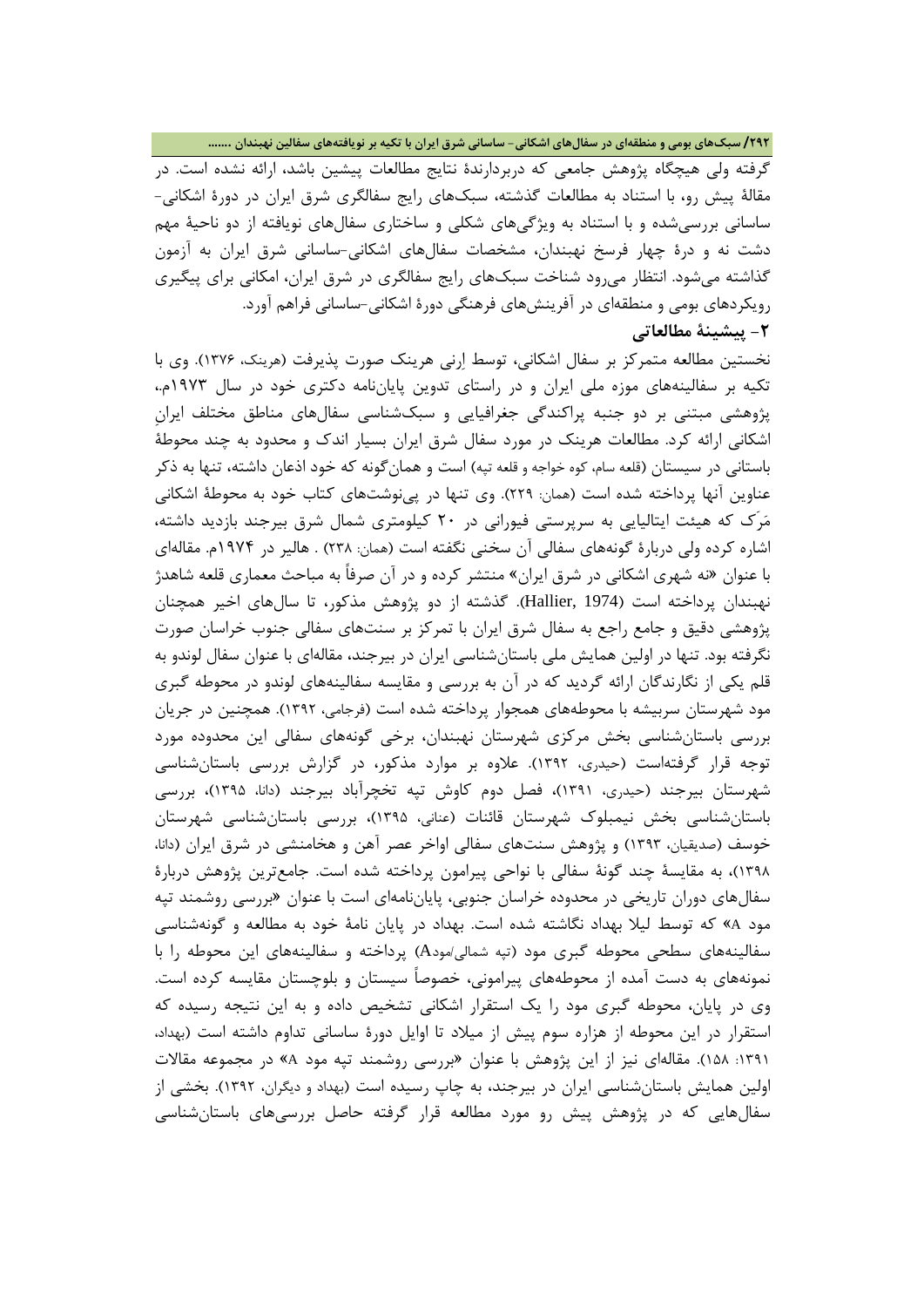**، دورة ،13 شمارة ،3 پاییز <sup>1400</sup> / <sup>293</sup>** �نا� �طا با� تان ی �عات

شهرستان نهبندان در سال 1391 به سرپرستی احمد حیدري است (حیدري، 1392) و بخش دیگر آنها، حاصل بازدید نگارندگان از محوطههاي تاریخی منطقه است. **-3 سفالهاي اشکانی- ساسانی شرق ایران**

سفال همانند دیگر مواد فرهنگی باقیمانده از دورة اشکانی و ساسانی، پیرو رویدادها و جریانهاي تاریخی بوده است. لذا با توجه به قدرتیابی سلسلههاي محلی در دورة اشکانی و ساسانی (رك. پورشریعتی، 1398)، ویژگیهاي بومی و محلی، ماهیت و ساختار سفالهاي هر منطقه را شکل داده است. در این میان، شرق ایران به عنوان منطقهاي حایل مابین خراسان و سیستان و به مثابه سپر فلات ایران در مقابل حملۀ اقوامی چون سکاها و هپتالها، ویژگیهاي خاص و بدیعی را نشان میدهد. گرچه ارنی هرینک در مطالعه جامع خود به این نتیجه رسیده که تولید سفال در دورة اشکانی، محلی بوده (هرینک، ۱۳۷۶: ۱۸ و ۲۷۳؛ خسروزاده و سرلک، ۱۳۹۷: ۶۸)، ولی در مناطق شرقی ایران گونههای مختلفی از سفال را میتوان یافت که در بخشهاي شمال شرقی و جنوب شرقی فلات نیز دیده میشود. این ویژگی ناشی از ارتباط بلافصل نواحی شرقی با شمال شرق و جنوب شرق فلات ایران است. به دنبال کاوشها و بررسیهاي باستانشناسی بیشتر و معرفی مجموعه سفالهایی که از بررسیهاي روشمند و لایه نگاريهاي باستانشناختی یافت میشود، به مرور تقسیم بندي هرینک مورد بازنگري قرار گرفته و اطلاعات دقیقتري در ارتباط با ویژگیهاي سفال اشکانی و ساسانی شرق ایران ارائه میشود. **-1-3 سفال داغدار**

یکی از پژوهشهایی که مصداقی بر مدعاي فوق ارائه میدهد، شناسایی گونه خاصی از سفال است که به نام سفال داغدار معرفی شده است. نقوش داغدار به عنوان فنی براي تزیین سفالهاي خاکستري و سیاه در هزارهٔ سوم پیش از میلاد در ایران رایج شد (طلایی، ۱۳۸۸: ۵۴) و تا دورهٔ ساسانی ادامه یافت (روستایی، :1391 57). در حالی که این گونۀ سفالی از محوطههاي شاخصی چون شهرسوخته مربوط به عصر مفرغ (مهرآفرین و همکاران، 1393) و دهانۀ غلامان از دورة هخامنشی (زهبري، 1391) شناسایی شده است، ارنی هرینک بازة زمانی تولید این سفال را قرون سوم و دوم پیش از میلاد تا دورة ساسانی و اسلامی معرفی کردهاست (هرینک، ۱۳۷۶: ۲۳۵). به هر حال، کلیۀ محققین بر تولید این سفال در دورهٔ اشکانی و ساسانی اتفاق نظر دارند. برخی این گونۀ سفالی را به مناطق شرقی شاهنشاهی اشکانی نسبت دادهاند (مهرآفرین و همکاران، 1393). گروهی، منشاء آن را شمال افغانستان دانستهاند و نمونههایی نیز از شمشیر غار مربوط به دوره کوشانی-ساسانی به دست آمده است (1958 ,Dupree(. نمونههایی نیز از نادعلی در افغانستان به دست آمده و به دورة اشکانی و ساسانی نسبت داده شده است ( ,Dales 1977). ظروف داغدار که در دورة اشکانی، به عنوان ظروف ظریف و قیمتی ساکنان سیستان محسوب میشد (Mehrafarin et al., 2011)، در پژوهش هرینک با عنوان «سفال قرمز قهوهای با تزئین شیارهاي صیقلی (داغدار)» معرفی شده است (هرینک، :1376 235). تزئین داغدار بر سطح سفالهاي اشکانی شرق ایران به صورت خطوط یا نقوش صیقلی براق دیده میشود که گاه بر سطح بیرونی و گاه در داخل ظروف و بر روي پوشش گلی یا مستقیماً بر سطح بدنۀ ظرف نقش شده است. «در ظروف دهانهتنگ قسمت بیرونی ظرف صیقل میشود و در ظروف دهانه گشاد این امر در داخل سفال اتفاق میافتاد و به ندرت هر دو سطح درون و برون داغدار میشدهاست» (مهرآفرین و همکاران، 1393). نقوش داغدار به اشکال گوناگونی سطح ظروف را تزیین کردهاند. این نقوش به اشکال خطوط افقی منظم، خطوط فشرده، خطوط نامنظم افقی، خطوط نامنظم عمودي، خطوط درهم و زیگزاگ و یا تزئین به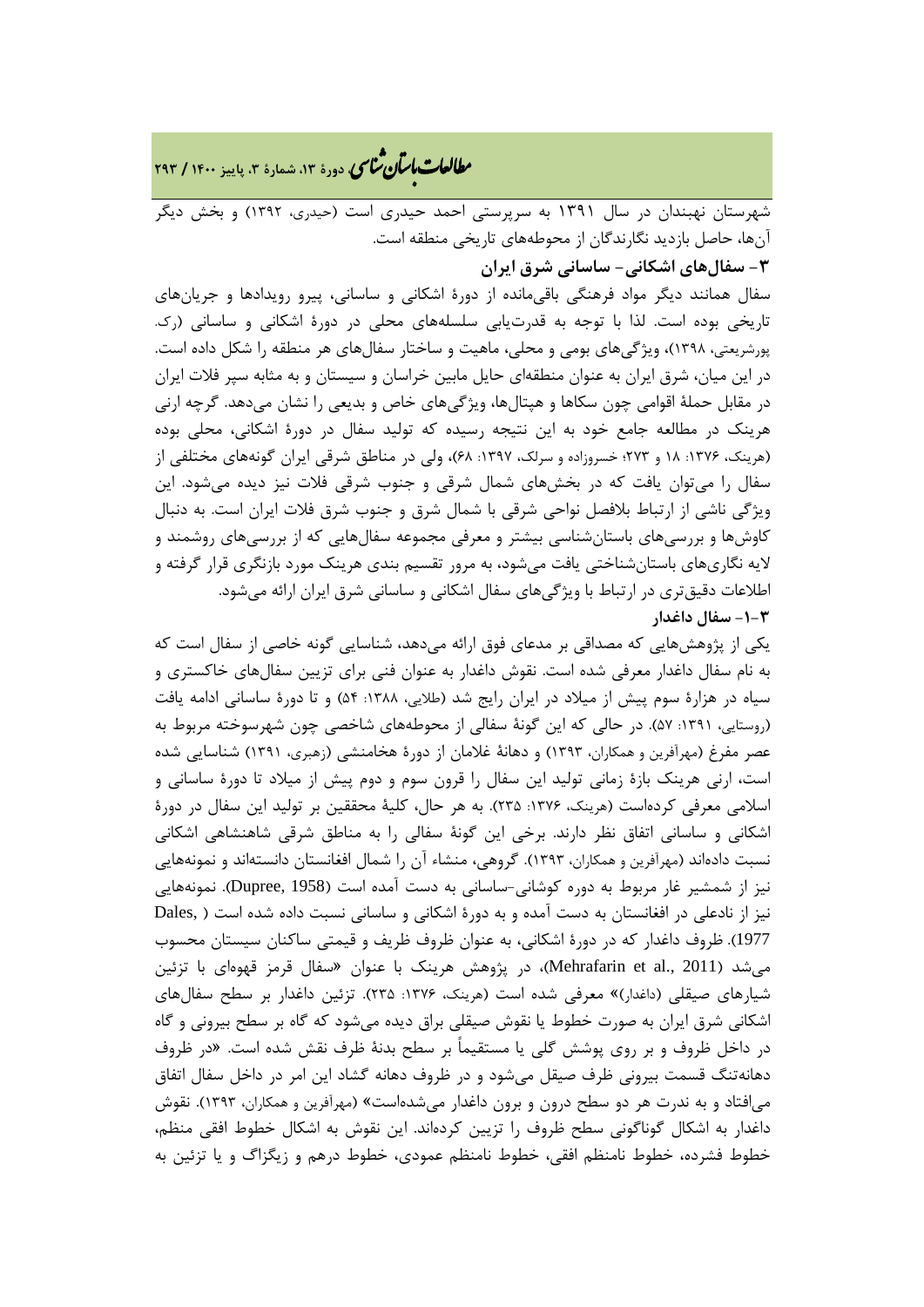#### **/294 سبکهاي بومی و منطقهاي در سفالهاي اشکانی- ساسانی شرق ایران با تکیه بر نویافتههاي سفالین نهبندان .......**

صورت نقوش هندسی بر روي ظروف دیده میشود (همان). با توجه به دادههاي حاصله از بررسی باستانشناسی دشت نه میتوان گفت این گونۀ سفالی بیشترین میزان سفالهاي تاریخی منطقۀ نهبندان را به خود اختصاص داده است (شکلهاي ۳: ۳: ۴: ۳، ۷، ۸؛ ۵: ۴، ۱۴، ۱۴، ۱۵، ۱۹، ۳: ۰۶؛ ۰۹: ۳: :10 1؛ :11 3؛ :12 2). فرم غالب در این گونۀ سفالی تنگ، کاسه، کوزه، جام و سبو است و در ظروف بزرگی همچون خمرههاي سفالی کمتر به چشم میخورد. نمونههاي دیگري از این گونۀ سفالی در برخی مناطق جنوب خراسان (فرجامی و محمودي نسب، 1398؛ لباف خانیکی، 1386؛ عنانی، 1395) و تپه قلعه دختر گریمنج شناساییشده که نشان از پراکندگی زیاد آن در محدودة مورد مطالعه دارد. **-2-3 سفال شیاردار**

از دیگر سفالهاي شاخص اشکانی شرق ایران، که از پراکندگی چشمگیري در شمال سیستان برخوردار است، سفال شیاردار است. این گونۀ سفالی در چهار گروه شیاردار با پوشش گلی، شیاردار و داغدار، شیاردار با تزئینات کنده و شیاردار با تزئین نقاشی تقسیمبندي میشوند (مهرآفرین و همکاران، 1392). این سفال در نتیجۀ کاوش محوطههایی از شرق ایران (دانا، 1395؛ 1396؛ 1397؛ فرجامی و محمودي نسب، 1398؛ لباف خانیکی، 1386) و همچنین طی بررسی باستانشناسی منطقۀ مذکور (قلی نژاد، 1394؛ فرجامی و محمودي نسب، 1393) شناسایی شده است. ایجاد شیارهاي عمیق بر سطح ظروف دو دلیل عمده داشت؛ نخست، براي خارج ساختن سطح ظروف از یکنواختی و سادگی و دوم براي افزودن سطح اصطکاك بدنه ظروف با دست و پیشگیري از لغزیدن و سقوط ظرف. شیارها به صورت مستقیم و به موازات یکدیگر و به صورت افقی بر سطح بیرونی ظرف ایجاد شدهاند. شواهد باستانشناختی حاکی از آنند که تولید سفالهاي شیاردار در شرق ایران از دوره هخامنشی تا دورة اسلامی تداوم داشته است (هرینک، ۱۳۷۶: ۲۷۰؛ موسوی حاجی و عطایی، ۱۳۸۹: ۳۲۵). سفالهای شیاردار همگی چرخ سازند، کیفیت نسبتاً خوبی دارند و از پخت کافی و یکسان برخوردارند. آمیزة این سفالینهها غالباً کانی است و به ندرت از آمیزة گیاهی در ترکیبات خمیرة آنها استفاده شده است. رنگ خمیرة این سفالینهها در طیف قرمز- قهوهاي تا نخودي قرار میگیرد و عموماً پوشش سطح سفالها همرنگ خمیره است. کیفیت و ضخامت قطعه سفالهاي شیاردار نشان میدهد که این گونۀ سفالی متعلق به کوزهها و خمرههاي بزرگ بوده است (هرینک، :1376 233). گستردگی این سفال در منطقه جنوب خراسان و همجوار با سیستان بسیار بیشتر از نیمۀ شمالی و غربی استان است. این گونه که با نام «سفال شیاردار سیستان» نیز شناخته میشود، از پراکنش و تنوع چشمگیري در دشت نه برخوردار بوده و به انواع سفال شیاردار با خمیره قرمز و فاقد پوشش گلی (شکل ٧: ۵) و سفال شیاردار با پوشش گلی نخودی، قهوهای و آجری (شکلهای ۷: ۶؛ ۸: ۲، ۲، ۷) تقسیم میشود. بر سطح شماری از سفالهای مطالعه شده (شکل ۵: ۵) علاوه بر تزئین شیاردار، تزئین داغدار را نیز میتوان مشاهده کرد.

#### **-3-3 سفال لوندو**

شاید معروفترین و شاخصترین گونۀ سفالی دورة اشکانی منطقۀ شرق ایران، سفالهاي منقوشی باشند که با نام لوندو و نَمرد شناخته میشوند (سیدسجادي، 1370). سفالینههاي لوندو، چرخ ساز بوده و از خمیرة همگن قرمز رنگ و کیفیت بالا برخوردارند. نقوش سفال لوندو با رنگ قهوهاي سوخته بر روي پوشش نخودي رنگ کشیده شده است. سفال موسوم به لوندو اولین بار توسط دي کاردي در درة لوندو بلوچستان شناسایی شد. این سفالینهها، با نقوشی شامل نوارهاي باریک موازي، حلزونیهاي قلاب دار، حلقههاي پیچکی پشت سر هم و رو به پایین به صورت نوارهاي آویزان، مثلثهاي هاشورزده، دایره با شعاعهاي خورشید نقاشی شده به رنگ سیاه روي پوشش قرمز یا خرمایی رنگ تزیین یافتهاست. فرم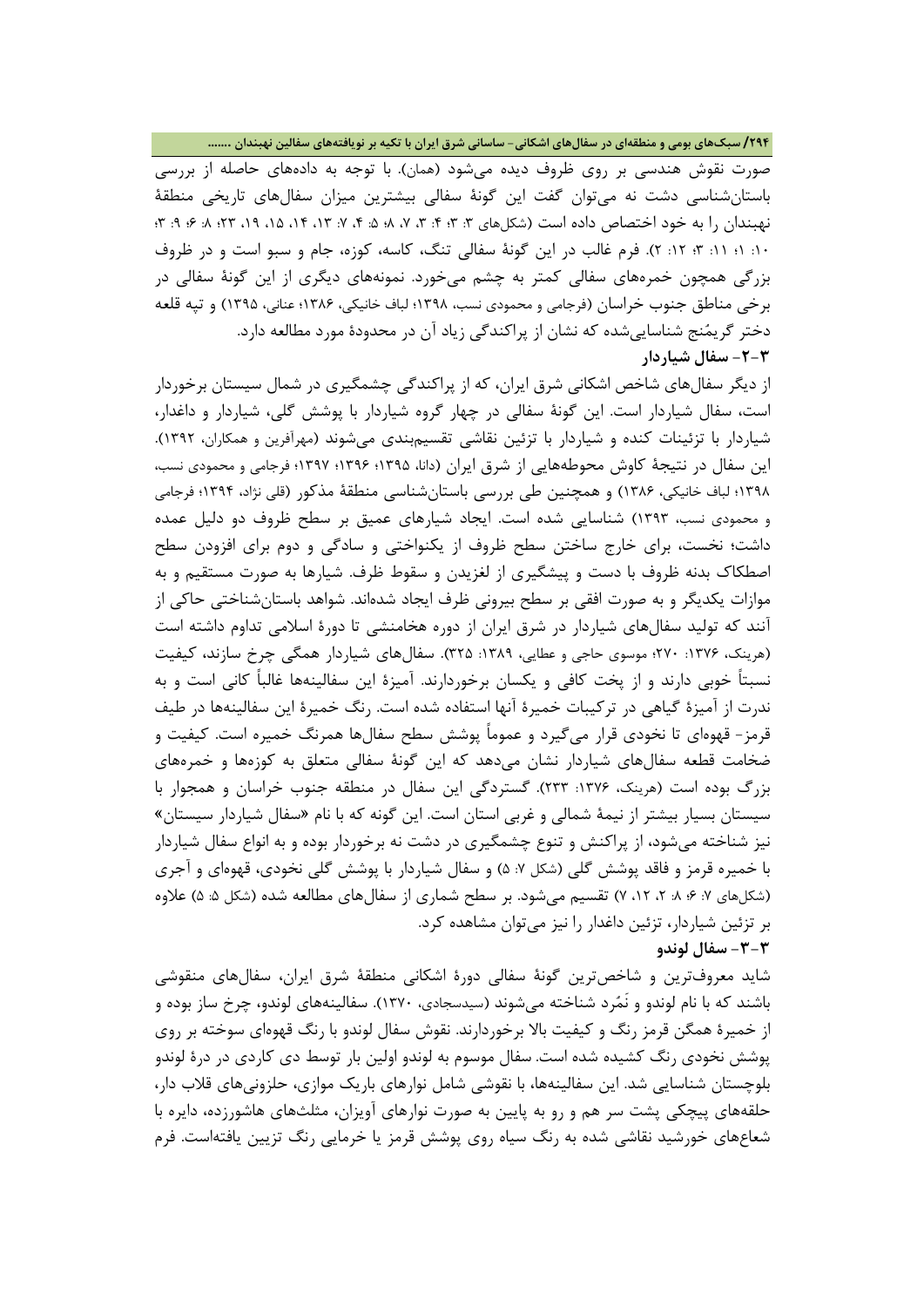# **، دورة ،13 شمارة ،3 پاییز <sup>1400</sup> / <sup>295</sup>** �نا� �طا با� تان ی �عات

سفالهاي لوندو شامل کوزههاي گردن بلند با شانههاي مایل، ساغرها و کاسههاي زورقی در هر دو اندازه بزرگ و کوچک میشود و اغلب آنها با نوارهاي سیاه رنگی در پیرامون لبۀ و گردن ظرف در بیرون تزئین میشوند. به باور دي کاردي، برخی از نقوش سفالهاي لوندو مشابهت و همگونی با نقوش سفالهاي سیلک نشان میدهند (2008 ;34 1940: ;71 1951: ,Cardi De(. هرینک در مقدمه بحث مطالعه سفال اشکانی منطقه شرق ایران، سفال لوندو را به عنوان سفال بومی منطقۀ جنوب شرق و بلوچستان معرفی کردهاست و عدم وجود مدارك و دادههاي باستانشناسی درباره خراسان را مانع اظهار نظر بیشتر دربارهٔ پراکندگی این سفال در شرق ایران دانستهاست (هرینک، ۱۳۷۶: ۲۲۹). هرینک، علاوه بر خصوصیاتی که دي کاردي برشمرده، خطوط دالبري مواج و عمودي، مثلثهاي متوالی و نقوش حیوانات به ویژه اسب و بز کوهی را به عنوان نقشمایههاي مرسوم در سفال لوندو برشمردهاست (همان: 244). مطالعات اخیر، نمونههاي شاخصی از سفال لوندو را در محدودة استان خراسان جنوبی معرفی کردهاست (حیدري، 1392؛ فرجامی، 1392) و بدین ترتیب به قطع میتوان گفت دامنۀ شمالی نفوذ این سبک بخشهایی از خراسان را در بر میگرفتهاست.خارج از محدوده سیاسی فعلی خراسان جنوبی، نمونههایی از سفال لوندو در بیش از سی محوطۀ بلوچستانِ پاکستان، مکران (دامب کوه) و قُلات مربوط به دورة فراهخامنشی و اشکانی (1937 ,Stein(، دهانۀ غلامان مربوط به دورة هخامنشی (زهبري، 1391) و نادعلی سیستان مربوط به دورة هخامنشی (1977 ,Dales (شناسایی شده است. معرفی نمونههایی از سفال لوندو از تل تخت پاسارگاد مربوط به دورة هخامنشی متأخر (استروناخ، :1379 353 و 355)، باروي تخت جمشید (عطائی، 1383) و معبد لائودیسۀ نهاوند مربوط به دورة فراهخامنشی و اشکانی (رهبر و علی بیگی، 1390) فرضیات جدیدي را دربارة گسترة جغرافیایی این گونۀ سفالی مطرح ساختهاست. نمونههاي سفال لوندو در دشت نه و درة چهارفرسخ نهبندان از لحاظ خمیره، پوشش و نوع ساخت از الگویی یکسان پیروی میکنند (نصرآبادی، ۱۳۸۱، ۱۳۸۴؛ حیدری، ۱۳۹۲) (شکلهای ۲: ۲؛ ۲: ۱؛ ۴: ۷؛ ۱، ۴، 7؛ :8 9؛ :10 ،3 :12 ،2 4). همۀ آنها چرخ ساز و فقط تعداد محدودي از این سفالینهها دست ساز میباشند. رنگ خمیرة همگی آنها قرمز بوده و در بیشتر موارد داراي پوشش نخودي میباشند. نقشمایهها غالباً شامل نقوش نواري هندسی، نردبانی، حلزونی، نقطه، دایرههاي متحدالمرکز و و خطوط عمودي میباشد. فرم غالب این گونه سفالی، ظروف کوچک از قبیل کاسهها، تنگها، سبوها، جامها و لیوانها بوده و کمتر ظروف با اندازه و مقیاس بزرگ در میان آنها دیده میشود. **-4-3 سفال نمرد**

سفال گونه نمرد در بافت، کیفیت و نقوش با سفالهاي لوندو تفاوتهایی دارد. سفالینههاي گونه نمرد، چرخ ساز و یا دست سازند و از خمیرهاي قرمز رنگ با کیفیت نازلتر از گونۀ لوندو ساخته شدهاند. نقوش تزیینی سفالهاي نمرد با استفاده از گل اخرا به رنگ قرمز روشن ترسیم یافتهاند. از طرف دیگر، یافتههاي برخی کاوشها و بررسیهایی که در استان خراسان جنوبی انجام رسیده، نشان میدهد که سفال گونه نمرد داراي شباهتهایی با سفالینههاي دست ساز اسلامی قرون ششم و هفتم هجري بوده و همراه با سفالینههاي شاخص آن دوره بهدست آمدهاست (فرجامی، ،1392 فرجامی و محمودي نسب، 1395؛ فرجامی و محمودي نسب، 1394). پراکنش سفالینههاي نوع نمرد، متمرکز بر نیمۀ جنوبی استان خراسان جنوبی و نواحی مجاور با استان سیستان و بلوچستان است (حیدري، 1395؛ حیدري، 1392). این گونۀ سفالی بالاخص در نواحی مکران، حاشیۀ شمالی و جنوبی خلیج فارس، یمن و منطقه بلوچستان گسترش یافته (1998 ,Potts؛ کنت، :1395 170) و در برخی از محوطههاي استان کرمان (سیدسجادي،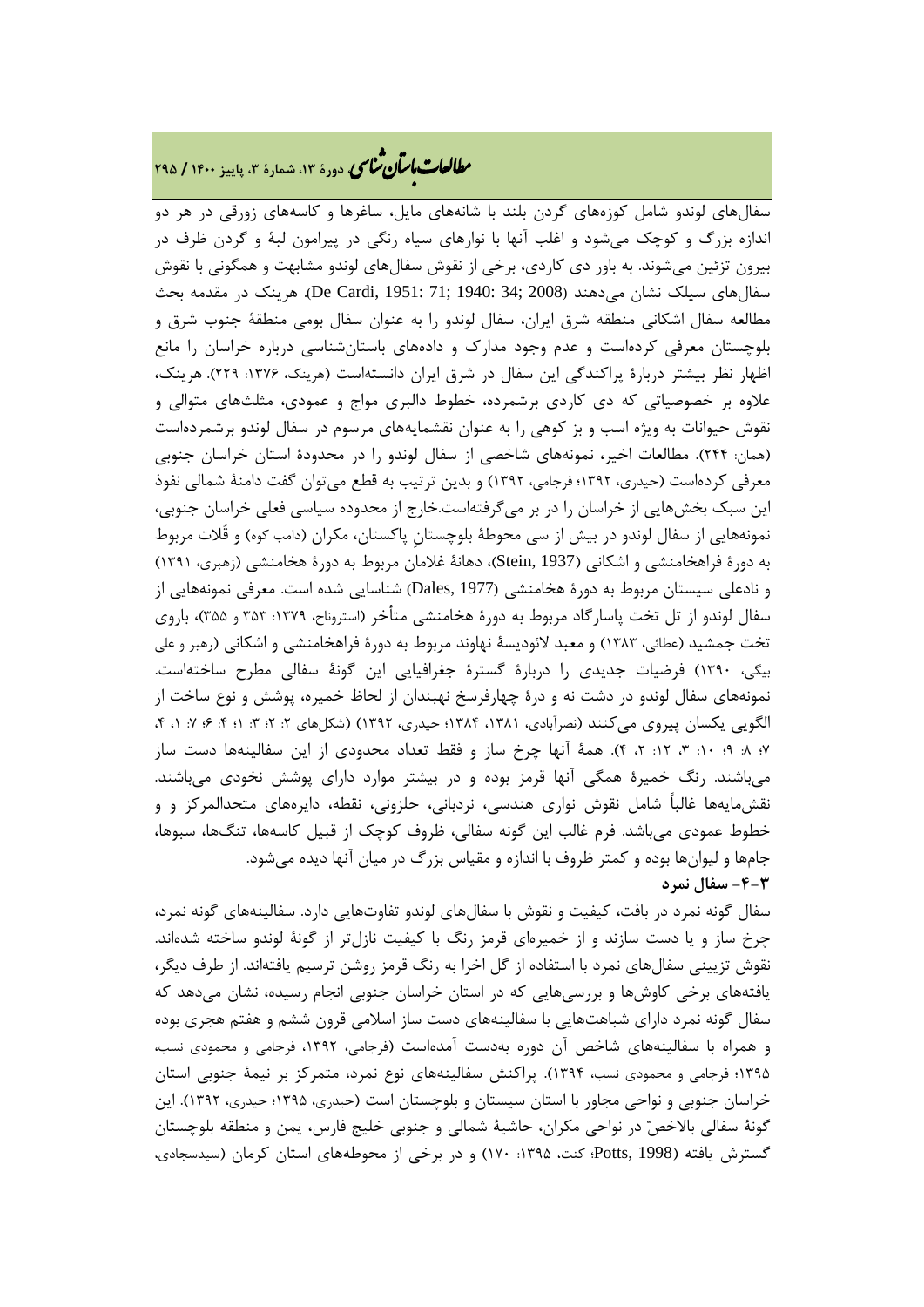**/296 سبکهاي بومی و منطقهاي در سفالهاي اشکانی- ساسانی شرق ایران با تکیه بر نویافتههاي سفالین نهبندان .......**

1370) نیز شناسایی شده است. به نظر میرسد گسترة پراکندگی سفال نمرد در دورة اشکانی و ساسانی فراتر از مناطق یاد شده باشد و بتوان در اغلب محوطههاي اشکانی و ساسانی این گونۀ سفالی را یافت (2014 ,Yousif and Jasim(. پراکندگی چشمگیر سفال نمرد در حوزة فرهنگی شرق و جنوب شرق ایران، نشان از تولید این گونۀ سفالی نه در یک کارگاه سفالگري بلکه در نقاط مختلفی از منطقۀ یاد شده دارد. سفال نمرد بر اساس کیفیت به دو گونۀ متمایز تقسیم میشود. گونۀ نخست، از ساختاري ظریف با خمیرة قرمز رنگ و پوشش رقیق قرمز برخوردار است و تزیینات آن به شکل نقوش هندسی سیاه رنگ بر زمینۀ قرمز رنگ اجرا شده است. بر سطح بیرونی برخی از این سفالینهها، غالباً نقش داغدار به صورت خطوط عمودي در نیمه پائینی ظرف دیده میشود (1998 ,Potts؛ خسروزاده و سرلک، 1397). گونۀ دوم سفال نمرد همانند گونۀ اول ظریف ولی از کیفیت پایینتري برخوردار است. این گونه، داراي پوششی نارنجی رنگ میباشد و با نقوش سیاه رنگ تزیین شدهاند. هرینک این سفالها را به قرون سوم تا اول پیش از میلاد تاریخ گذاري کرده (هرینک، :1376 245) و پریستمن تاریخ قرون چهارم و پنجم میلادي را براي این گونه پیشنهاد کردهاست (خسروزاده و سرلک، 1397). سیدسجادي بازه زمانی تولید این گونۀ سفالی را به دوره بعد از ساسانی و متعلق به اوایل دورة اسلامی دانستهاست. (سیدسجادي، :1370 50). این در حالی است که سفالهایی مشابه گونۀ مورد بحث در تپه یحیی و در بین سفالینههاي فاز یک مربوط به دورة اشکانی و ساسانی بهدست آمدهاست (-Lamberg 1970 ,Karlovski(. پاتس با ذکر نمونههایی از الدور، تل اَبرَق و ملیحا این گونۀ سفالی را به تاریخ اوایل قرن دوم تا قرن سوم میلادي تاریخگذاري کردهاست (1998 ,Potts؛ کنت، :1395 170). در نهایت، وایت هاوس و ویلیامسون قدمت این گونۀ سفالی را بین قرون دوم و چهارم میلادي میدانند (1973 ,Williamson and Whitehouse(. در ایران و خارج از محدودة حوزة فرهنگی شرق ایران، نمونههایی مشابه این سفالها از معبد لائودیسۀ نهاوند بهدست آمدهاست (رهبر و علی بیگی، :1390 ،163 شکل :9 10). قطعه سفالهاي نمرد شناسایی شده در محوطههاي تاریخی نهبندان (حیدري، 1392؛ ۱۳۹۵؛ شکلهای ۴: ۹؛ ۸: ۳) دارای خمیره قرمز و نقوش سیاه رنگ بر زمینه قرمز میباشند. یک نمونه نیز با خمیرة نارنجی و نقوش هندسی شناسایی شده است (شکل :7 25). **-5-3 سفال با نقش کنده**

در سفالهاي اشکانی-ساسانی منطقۀ نهبندان، همانند دیگر مناطق ایران، از نقوش کنده بیش از روشهاي دیگر در تزیین بدنۀ سفال استفاده میشدهاست. این نوع تزئین شامل گونههاي مختلف مانند کندة شانه اي، موجی و نواري میشود. نقش کندة شانهاي کمترین میزان تزئین را در گروه تزئینهاي نقش کنده به خود اختصاص داده و در محدودة مورد بررسی به چند قطعه سفال محدود میگردد (شکل ۱۱: ۵). این گونۀ تزئین معمولا همراه با تزئین شیاردار و یا گونههای دیگر تزئین همراه میباشد و به تنهایی بکار نرفتهاست. تزئین شانهاي همراه با تزئین کندة شیاري در سفالهاي محوطۀ کلاته شاهپوري به چشم ميخورد (شکل ۷: ۲۷) و در نمونههاي محوطه آب جو همراه با تزئين فشاري بر روي لبۀ ایجاد شده است (شکل ٨: ۵). سفال با نقش کندۀ موجی و نواری که به طور معمول در کنار یکدیگر و یا به صورت مجزا در بخشهاي فوقانی ظرف بکار میرود نیز، یکی دیگر از سفالهاي منقوش نهبندان به شمار میرود (شکلهای ۴: ۲؛ ۵: ۱؛ ۷: ۲۶, ۲۸، ۲۹، ۱۰، ۸، ۱۸، ۱۱؛ ۹: ۴).

دو قطعه سفال با نقش کنده هندسی از محوطه کلاته شاهپوري شناسایی شده که نقش دو مثلث بر روي یکدیگر است که مثلث بالایی بزرگتر از مثلث پائینی میباشد (شکل :7 9). از این نقوش در دورههاي تاریخی کمتر دیده میشود. نقش دیگري بر روي قطعه سفالی از همین محوطه به چشم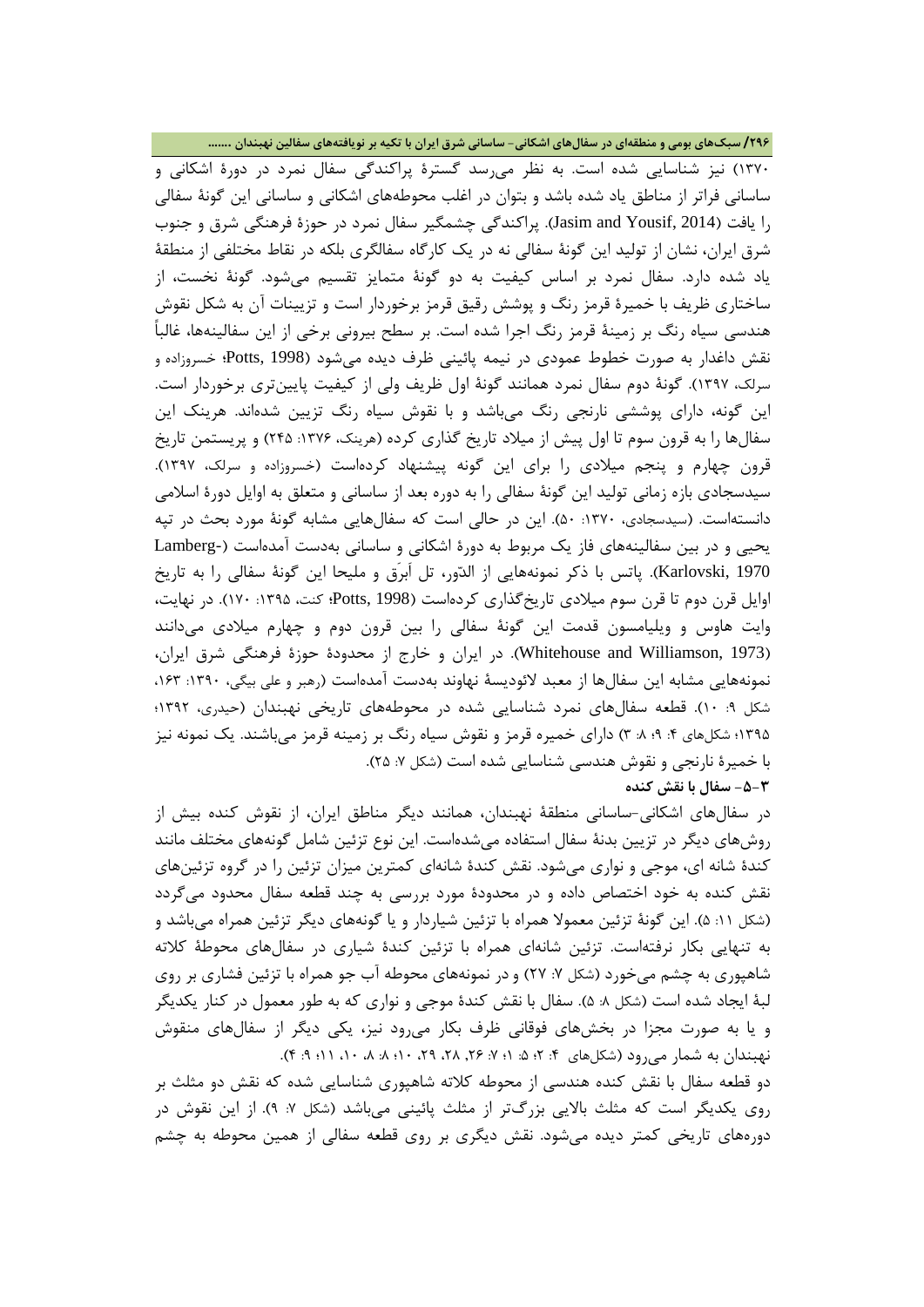# **، دورة ،13 شمارة ،3 پاییز <sup>1400</sup> / <sup>297</sup>** �نا� �طا با� تان ی �عات

میخورد که به نظر میرسد بخشی از یک نقش بزرگ مستطیل مانند میباشد که در انتها نیز خطوط به خارج از چارچوب مستطیل منتهی میگردند (شکل ۷: ۱۱).به سفالینههایی که با نقش کنده تزیین شدهاند، میتوان دو قطعه سفال بدست آمده از محوطۀ کلاته شاهپوري (صابرمقدم، 1381) و قلعه نه (نصرآبادي، ١٣٨٢) را افزود که بر سطح آنها کتيبهاي به خط فارسي ميانه نقر شده است (شکلهاي ٧: ١٢؛ :12 5). در هر دو مورد، کتیبه در ناحیۀ شانۀ ظرفی بزرگ مثل خمره نگاشته شده است. گرچه هنوز خوانش این عبارات صورت نپذیرفته، ولی این سفالنوشتهها نشان میدهند که محوطههاي مزبور در دورة اشکانی-ساسانی به عنوان زیستگاههایی کلیدي در منطقه شرق کشور حیات داشتهاند. **-6-3 سفال با نقش افزوده**

نقوش افزودة طنابی نیز یکی از نقوش تزئینی رایج در دوران تاریخی است. این عنصر تزئینی علاوه بر اینکه سطح بدنۀ ظرف را از یکنواختی و سادگی خارج میسازد به استحکام و مقاومت ظرف نیز کمک مینماید. این نوع تزیین همراه با تزئین فشاري بر روي قطعهاي از یک ظرف بزرگ در قلعه نه (شکل :12 3) و نیز قطعاتی از ظروف کوچک در کلاته شاهپوري اجرا شده است (شکل :7 ،22 24). تزیینات افزودة طنابی در محدوده سیستان و نیز در محوطههایی چون قلعه یزدگرد (1981 ,Keal and Keal ( نیز دیده میشود. در نمونههاي مذکور، به پیروي از سنت مرسوم در تزیین سفالینههاي دوران تاریخی، نقش فشاري بر روي نواري طنابی اضافه شده است. تداوم این سبک در سفالگري دورة اسلامی قابل پیگیري است (موسوي حاجی و همکاران، ١٣٩٢: ١٢٧). شواهد بدست آمده حاکی از آنند که نقوش فشاري در کنار نقوش نواري نیز بر بدنۀ ظرف ایجاد میشدهاند (شکلهاي :5 2؛ :7 ،8 ،22 24؛ :11 4؛ :12 3**). -3-7 سفال زورقی**

در بین سفالهاي شاخص اشکانی-ساسانی شرق ایران، گونهاي شناخته شده از سفالهاي دوران تاریخی نیز دیده میشود که به نام ظروف زورقی معرفی شدهاند. این ظروف که اغلب به شکل کاسههاي کوچک شناسایی شدهاند، از فرمهاي رایج در دورة هخامنشی به شمار میروند و تصاویر گویایی از آنها در نقش برجستههاي پلکان شرقی آپاداناي تختجمشید و در دستان هیئت بلخیها و آشوريها نمایش داده شده است (اشمیت، :1342 لوحه 32). تولید اشکال متنوعی از کاسههاي زورقی شکل در نقاط مختلف قلمرو هخامنشی، نشان از رواج این فرم سفال در گسترة شاهنشاهی هخامنشی دارد (1 .fig 26, 2005: ,Adachi؛ هرینک، :1376 267). در نوشیجان تپه ملایر (هرینک، 1376)، درة رود کُر (1986 ,Sumner(، دهانه غلامان (زهبري، 1391) و نادعلی و دشت پیرامونی آن در حاشیه غربی رودخانه هیرمند سفالهاي زورقی مربوط به دورة هخامنشی (1961 ,Fairservis (بدست آمده و با نمونههاي بهدست آمده از چارسدا (1962 ,Wheeler (مربوط به سدة سوم پیش از میلاد قابل مقایسه میباشند. استفاده از این فرم سفالی در دورههاي فراهخامنشی و اشکانی تداوم یافته و نمونههاي اشکانی این سفال از تپه گوري سیستان (مهرآفرین، 1386)، قلعه سام (هرینک، 1376) و محوطههاي اشکانی دشت سیستان (روستایی، 1391)، درة اترك (1980 ,Ricciardi(، قومس (1981 ,Trinkaus (و تومولوس عین جاوان در کرانۀ جنوبی خلیج فارس (1984 ,Potts (معرفی شدهاند. کشف نمونههایی از سفال زورقی در محوطههای ساسانی دشت مشهد (کوهستانی اندرزی، ۱۳۹۵: ۱۵۹، طرح ۴-۱۸، شماره ۴)، مرو (180, Puschnigg, 2006: p. 180, R10) و قلعه یَساقی گرگان (Kiani, 1982) نشان می،دهد که تولید و استفاده از این سفال در دورة ساسانی ادامه یافتهاست. در حالیکه نمونههاي قلعه یساقی داراي خمیرة خاکستري رنگ هستند، اغلب کاسههاي زورقی بدست آمده از نقاط مختلف ایران، از خمیرة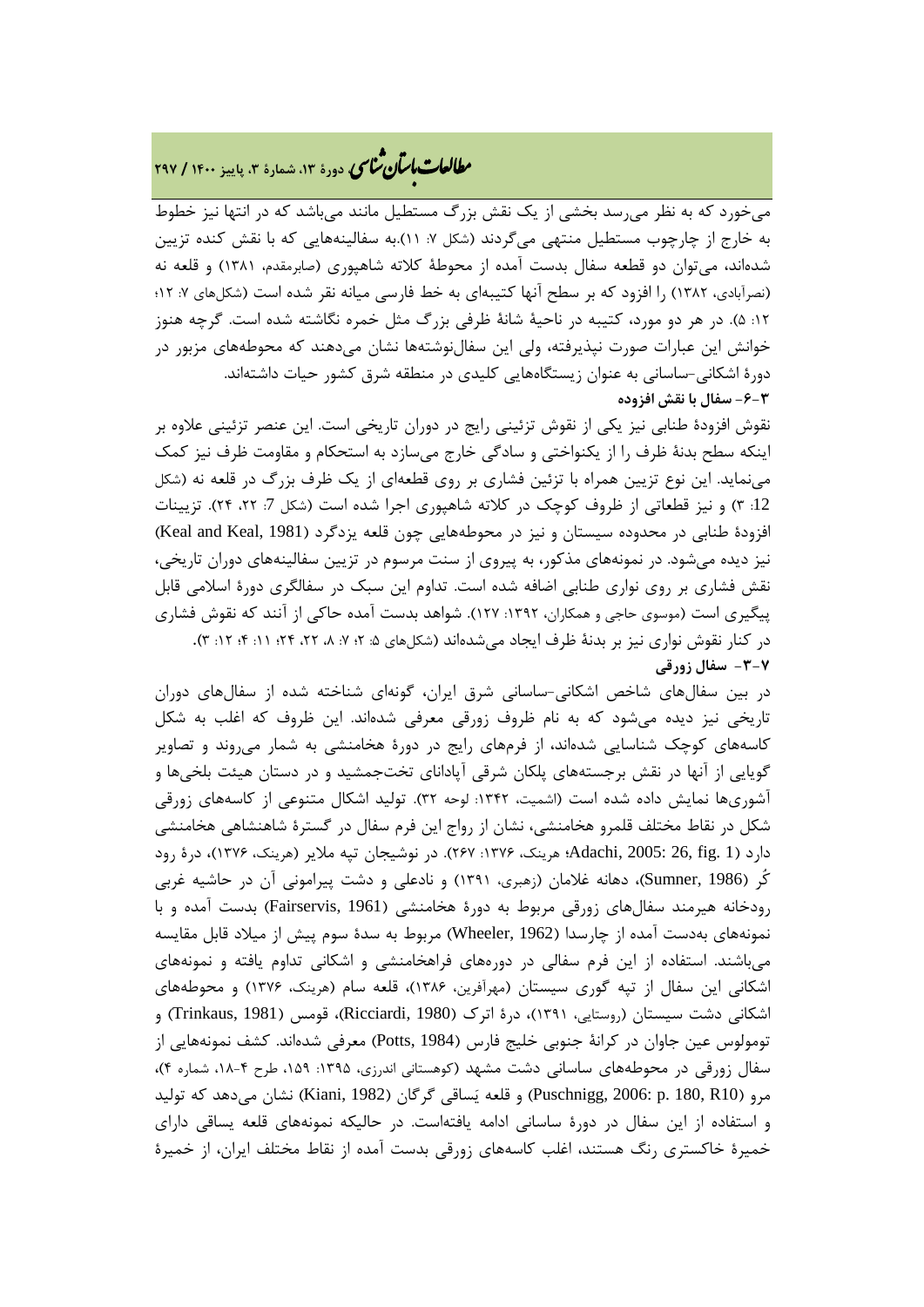**/298 سبکهاي بومی و منطقهاي در سفالهاي اشکانی- ساسانی شرق ایران با تکیه بر نویافتههاي سفالین نهبندان .......**

قرمز و پوشش نخودي برخوردار میباشند. از بین گونههاي سفالی شناسایی شده در نهبندان، نمونههاي قابل توجهی از کاسههاي زورقی از محوطههاي درة چهارفرسخ بهدست آمدهاست (شکلهاي :2 3؛ :3 3؛ :4 ،4 7 و 5؛ :5 4؛ :6 2؛ :7 ،14 18). نکتۀ جالب توجه آن است که محوطههاي تاریخی دشت نه فاقد نمونههایی از کاسههاي زورقی میباشد. از شماري از محوطههاي درة چهارفرسخ نیز نمونههایی از ظروف دهانه باز با لبۀ برگشته به بیرون و برجستگی زیر لبۀ که شباهت نزدیکی با ظروف زورقی دارند، یافت شده است (شکلهای ۴: ۳: ۷: ۹؛ ۸: ۱؛ ۱۲: ۱).

**-8-3 ویژگیهاي مشترك شکلی در سفالهاي اشکانی-ساسانی شرق ایران** سفالهاي اشکانی-ساسانی شرق ایران در پارهاي از ویژگیهاي شکلی، اشتراکات بارزي را نشان میدهند. این اشتراکات و تشابهات در شکل لبۀ و کف ظرف، بیش از بخشهاي دیگر قابل مشاهده و بررسی است. گرچه براي برخی از این ویژگیها نمی توان بازة زمانی خاصی قائل شد، ولیکن این خصوصیات در کنار دیگر ویژگیهاي سفالهاي شرق، راهنمایی براي تعیین قدمت سفالهاي منطقۀ شرق ایران فراهم میسازد. یکی از این خصوصیات شکلی را در سفالهایی میتوان جست که داراي دهانۀ باز با لبۀ برگشته به بیرون میباشند و در ناحیۀ زیرین لبۀ داراي برجستگی نوار مانندي میباشند. شباهت خمیره و کیفیت این سفالها با گونۀ زورقی، این فرضیه را مطرح میسازد که تغییرات اندك در گونۀ زورقی منجر به تولید سفالهاي مورد بحث شده است. با توجه به شناسایی نمونههای سفالی با این خصوصیات از دشت سیستان (روستایی، ۱۳۹۱: ۱۱۱، لوحه ۳۹، ۲۶۸) و نادعلی تا قندهار (21 .pl 1977; pl 1981: 50, fig. 17, Dales, 1977: pl به نظر می رسد مرکز تولید این سفال از دوره هخامنشی تا اشکانی منطقۀ سیستان بوده است. با این وجود، نمونههایی مشابه از شماري از محوطههاي خراسان جنوبی بهدست آمدهاست (قلی نژاد، 1394؛ بهداد، 1391؛ فرجامی و محمودي نسب، 1398؛ دانا، 1398؛ حیدري، 1392). در بین اشکال رایج ظروف سفالی دورة اشکانی-ساسانی شرق ایران، ظروف دهانه باز شامل کاسهها، بشقابها، دیگها و دیگچهها، سبوها و کاسههاي بزرگ و تغارها عمومیت چشم گیري دارند. این ظروف که معمولاً از دهانهاي با قطري دو برابر کف و یا پایه برخوردارند، داراي لبههاي ساده، به بیرون برگشته، مفتولی و یا ضخیمشونده میباشند. از آنجا که ظرفهاي دهانهباز شرق ایران از تنوع زیادي برخوردارند، داراي کاربردهاي گوناگونی بودهاند و در دورههاي مختلف تاریخی از هخامنشی تا ساسانی تولید شدهاند. اغلب این ظروف چرخساز بوده و فاقد تزئینات میباشند. نمونههاي منقوش داراي تزئینات رنگی ساده در ناحیۀ لبۀ و یا بدنه هستند و موارد معدودي نیز با نقوش کنده تزیین شدهاند. نمونههایی از ظروف مورد بحث از محدودة استان خراسان جنوبی (دانا، 1398؛ عنانی، 1395؛ لباف خانیکی، 1386؛ فرجامی و محمودي نسب، 1393؛ قلی نژاد، 1394) و دشت سیستان (روستایی، 1391) بالاخص از کوه خواجه (بنی جمالی، 1387). بهدست آمدهاند. گسترة پراکندگی این ظروف به دشت گرگان (1987 ,Lecomte and Boucharlat(، قلعه سیرُم شاه درة سیمره (محمدي فر و طهماسبی، 1393)، دشت اسفراین (2015 ,Vahdati(، دشت تربت (خدادوست، 1393)، دشت سملقان (جعفري، ١٣٩٢)، مرو (2006 ,Puschnigg)، قلعه یزدگرد (Keall and Keall, 1981) و آيخانوم (Lecuyot, 2013; Maxwell-Jones, 2015) می رسد و طیف زمانی از دورهٔ فراهخامنشی تا ساسانی را پوشش میدهد. در نتیجۀ بررسی محوطههاي اشکانی-ساسانی منطقۀ نهبندان نیز نمونههایی از ظروف دهانه باز از اغلب محوطههاي دشت نه و درهٔ چهارفرسخ بهدست آمدهاست (شکلهاي ۲: ۱، ۲؛ ۱۶، ۱۲، ۱۲، 13؛ :6 3؛ :7 ،15 ،16 17؛ :9 ،1 2؛ :10 2؛ :11 2؛ :12 2).در میان لبههاي مرسوم در سفالهاي اشکانی- ساسانی شرق ایران، لبههاي سهبر از جمله عناصر شاخص سفالینههاي مورد بحث به شمار میرود. این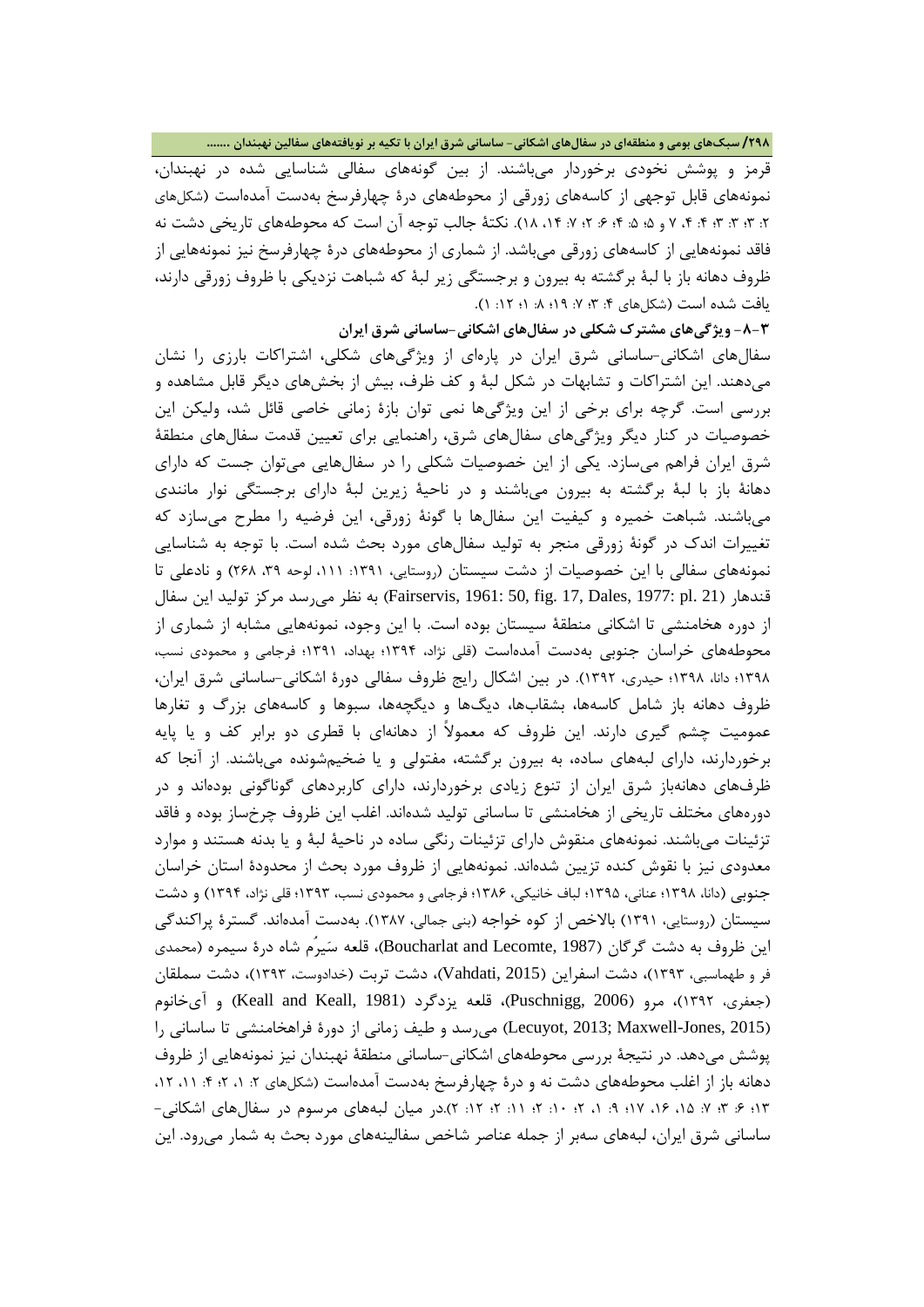### **، دورة ،13 شمارة ،3 پاییز <sup>1400</sup> / <sup>299</sup>** �نا� �طا با� تان ی �عات

شکل لبۀ یکی از فرمهاي رایج دورة اشکانی و به ویژه دورة ساسانی در مناطق مختلف ایران میباشد. بهره گیري از لبۀ سهبر در ظروف سفالی، در نواحی شمالی و شمال شرقی فلات ایران نسبت به ناحیه سیستان و مناطق جنوبی ایران بسیار بیشتر میباشد. ظروف با لبۀ سهبر در خراسان و گرگان مربوط به دورة اشکانی-ساسانی و در نواحی جنوبی فلات ایران شامل نادعلی و دشت سیستان (روستایی، 1391) مربوط به دورة هخامنشی میباشد. علاوه بر لبۀ سه بر، ظروف با لبۀ گرد نیز از انواع مرسوم لبه در دورة اشکانی و ساسانی به شمار میرود که در گسترة وسیعی از ایران از قلعه یزدگرد ( and Keall 1981 ,Keall (و سیرم شاه (محمدي فر و طهماسبی، 1393) تا راس الخیمه (کنت، ،1395 1.5cp (و تُرنگ تپه (1987 ,Boucharlat and Lecomte) شناسایی شده است. این لبهها معمولاً برای خمرههای بزرگ استفاده میشده و در محدودهاستان خراسان جنوبی از تپه گبري مود (فرجامی و محمودي نسب، 1398) و تپه تخچرآباد بهدست آمدهاند (دانا، ۱۳۹۵: ۶۰، شکل ۲۱ -۵). از شماري از محوطههاي درهٔ چهارفرسخ نهبندان ظروفی با لبۀ گرد خمیده به داخل با لبۀ مضاعف بهدست آمدهاست (شکل ۷: ۴، ۳، ۲، ۱؛ ۴: 5؛ :3 2). سفالهایی با لبۀ تخت ساده که با شیاري در زیر لبه تزیین شدهاند، نیز از محدوده دشت نه و درهٔ چهارفرسخ شناسایی شده است (شکلهای ۵: ۳، ۷: ۲۰). قطعه سفالهای با لبۀ مفتولی برگشته به بیرون و برجستگی در ناحیۀ گردن ظرف، گونۀ دیگري از انواع غالب در دشت نه و درة چهارفرسخ به شمار می روند (شکل های ۴: ۱؛ ۳: ۴: ۲؛ ۴: ۸: ۴: ۱۰؛ ۴: ۱؛ ۶: ۱، ۴: ۷: ۲۱). اما بیشتر لبهها، به پیروي از سبک مرسوم در ظروف سفالی شرق و شمال شرق ایران، از مقطعی سهبر برخوردارند. گروهی از ظروف با لبۀ گرد، داراي یک برجستگی در زیر لبه میباشند و داراي خمیره آجري رنگ و پوشش نخودي هستند. سفالهایی با این مشخصات عمدتاً داراي کیفیت مناسبی بوده و با چرخ ساخته شدهاند. نمونههایی از این سفال از نادعلی مربوط به عصر هخامنشی شناسایی شده و نمونههاي اشکانی گونۀ مورد بحث از دشت سیستان (روستایی، 1394)، مکران (علیزاده، 1391)، تپه گبري مود (بهداد،١٣٩١) و تپه یحیی (Lamberg-Karlovsky, 1970, fig. I: R) بهدست آمدهاست.

شکل دیگري از سفالینههاي دوران تاریخی در منطقه جنوب خراسان شامل سفالهایی است که به کاسهها و کوزههایی با لبۀ تخت و بدنهاي با انحناي به داخل تعلق دارند. این سفالها که عمدتاً داراي کیفیت مناسبی میباشد یکی از فرمهاي رایج در محوطههاي اشکانی ایران به شمار میروند. در تولید این سفالها از چرخ استفاده شده و خمیرة آنها به رنگ قرمز، گاهی با پوشش نخودي میباشد. سفالهاي مورد بحث از نقاط مختلفی از فلات ایران شامل چارسدا (1962 ,Wheeler(، بیستون (Alibaigi et al., 2012)، چابهار (مهرآفرین و همکاران، ۱۳۹۱) ، ماه نشان زنجان (خسروزاده و عالی، ۱۳۸۴: ۵۲، ش. ۷، ۸ و ۱۰) و قلعه یزدگرد (23 .Keal and Keal, 1981, fig. 17, no به عنوان سفال اشکانی و نمونههاي بدست آمده از تورنگ تپه گرگان به عنوان سفال ساسانی معرفی شدهاند (1994 ,Lecomte(. نمونههایی از سفالهاي داراي لبۀ تخت و بدنهاي با انحناي به داخل از مسجد سلیمان شناسایی شده که داراي تزیینات منقوش میباشند. این سفالها پیشتر به عنوان گونهاي شاخص از دوره فراهخامنشی جنوب غرب ایران دانسته شده است. رنگ خمیرة سفالهاي مذکور در طیفی از نخودي تا نارنجی قرار میگیرد و داراي نقوش سیاه روي زمینه نخودي مشابه سفال لوندو میباشد .fig 28, 2005: ,Adachi( (4 .no .4, علاوه بر شناسایی نمونههایی از این گونۀ سفالی در دشت نه و درة چهارفرسخ، از شرق ایران نمونههایی از تپه کوره محمدآباد زیرکوه (قلی نژاد، :1394 ش. 8) بهدست آمدهاست.در سفالهاي اشکانی-ساسانی ایران، استفاده از نوع خاصی از کف نیز رواج داشت که گسترة بهره گیري از آن تا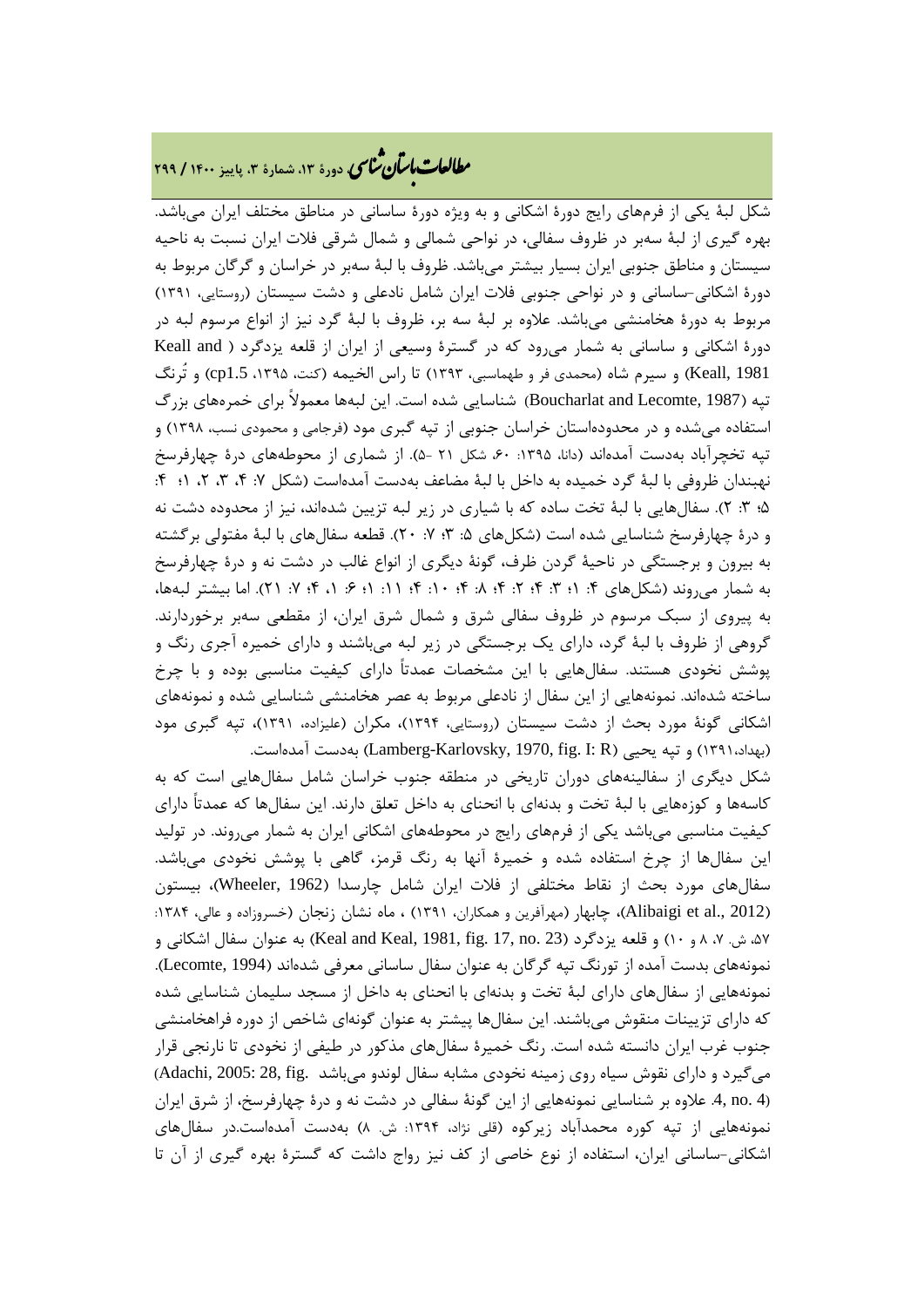**/300 سبکهاي بومی و منطقهاي در سفالهاي اشکانی- ساسانی شرق ایران با تکیه بر نویافتههاي سفالین نهبندان .......** خراسان و سیستان در شرق ایران قابل پیگیري است. این گونه از کف ظروف سفالی، کاملاً تخت است و بدنه با انحنایی به سمت بیرون به لبۀ بیرونی کف متصل شده است. ظروف سفالی با این گونۀ کف در نیمۀ شمالی خراسان در دشت اسفراین (13 .no 11, .fig 273, 2015: ,Vahdati(، دشت قوچان و درة اترک (6 .Ricciardi, 1980: 61, fig. E, no . 6) و درهٔ چهارفرسخ نهبندان (شکلهای ۱۲: ۴۳؛ ۹: ۸) بهدست آمده و مشابه این ظروف در دشت سیستان در دهانۀ غلامان و نادعلی تحت عنوان لیوان معرفی شدهاند (زهبري، 1391). نمونههایی از این گونه ظروف از محوطه شماره 76 تنگ بلاغی نیز بهدست آمدهاست (عسکري چاوردي و کالیري، :1393 ،176 محوطه 76 – ،1 ش. 2145).



**Figure 3: Pottery sherds from the historical site of Anjirek**



شکل -4 سفالهاي به دست آمده از محوطۀ تاریخی کرگه Figure 4: Pottery sherds from the historical site of Koregeh

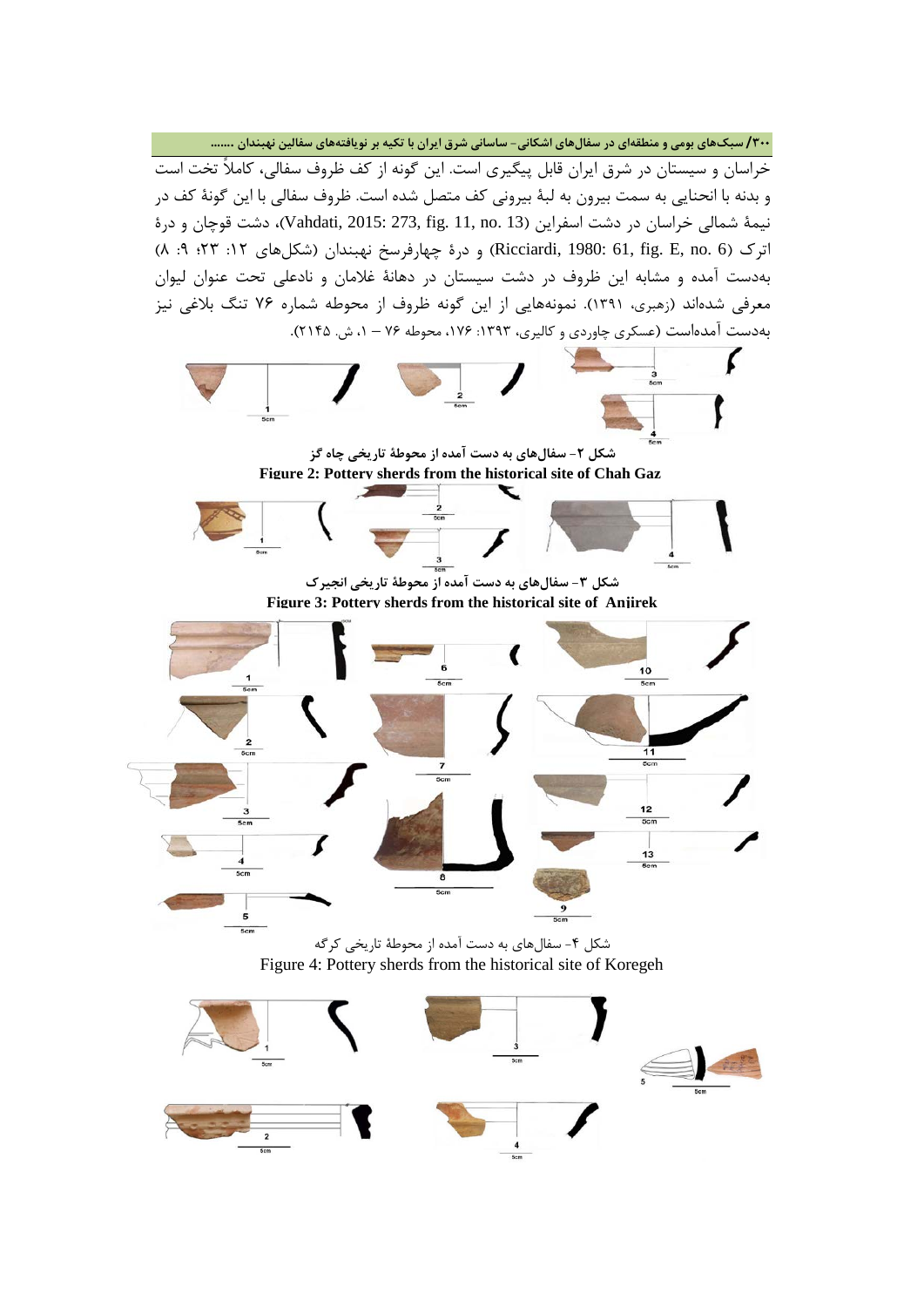

Figure 8: Pottery sherds from the historical site of Ab-e-Jou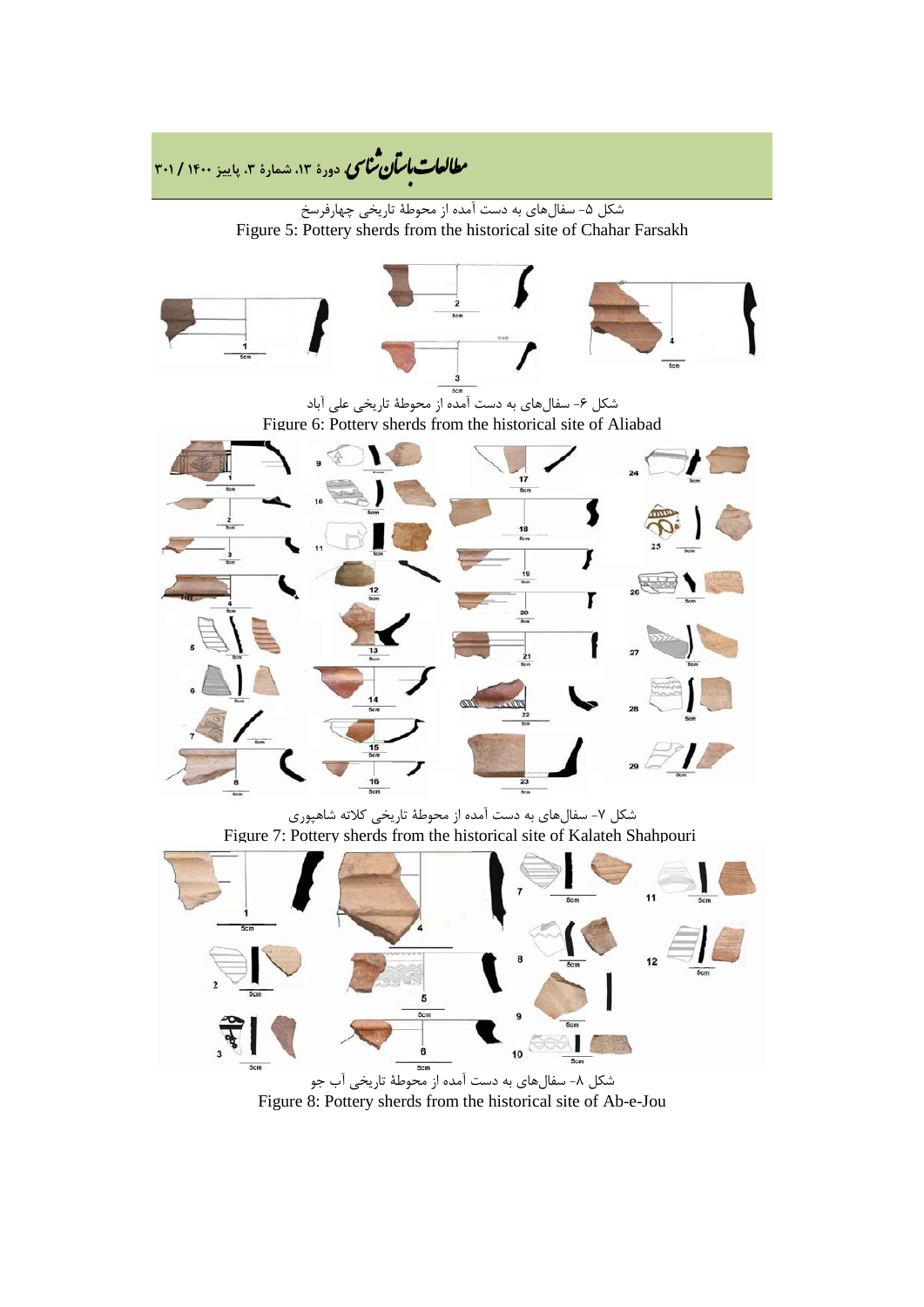

شکل -12 سفالهاي به دست آمده از محوطۀ تاریخی قلعه نه Figure 12: Pottery sherds from the historical site of Qaleh Neh castle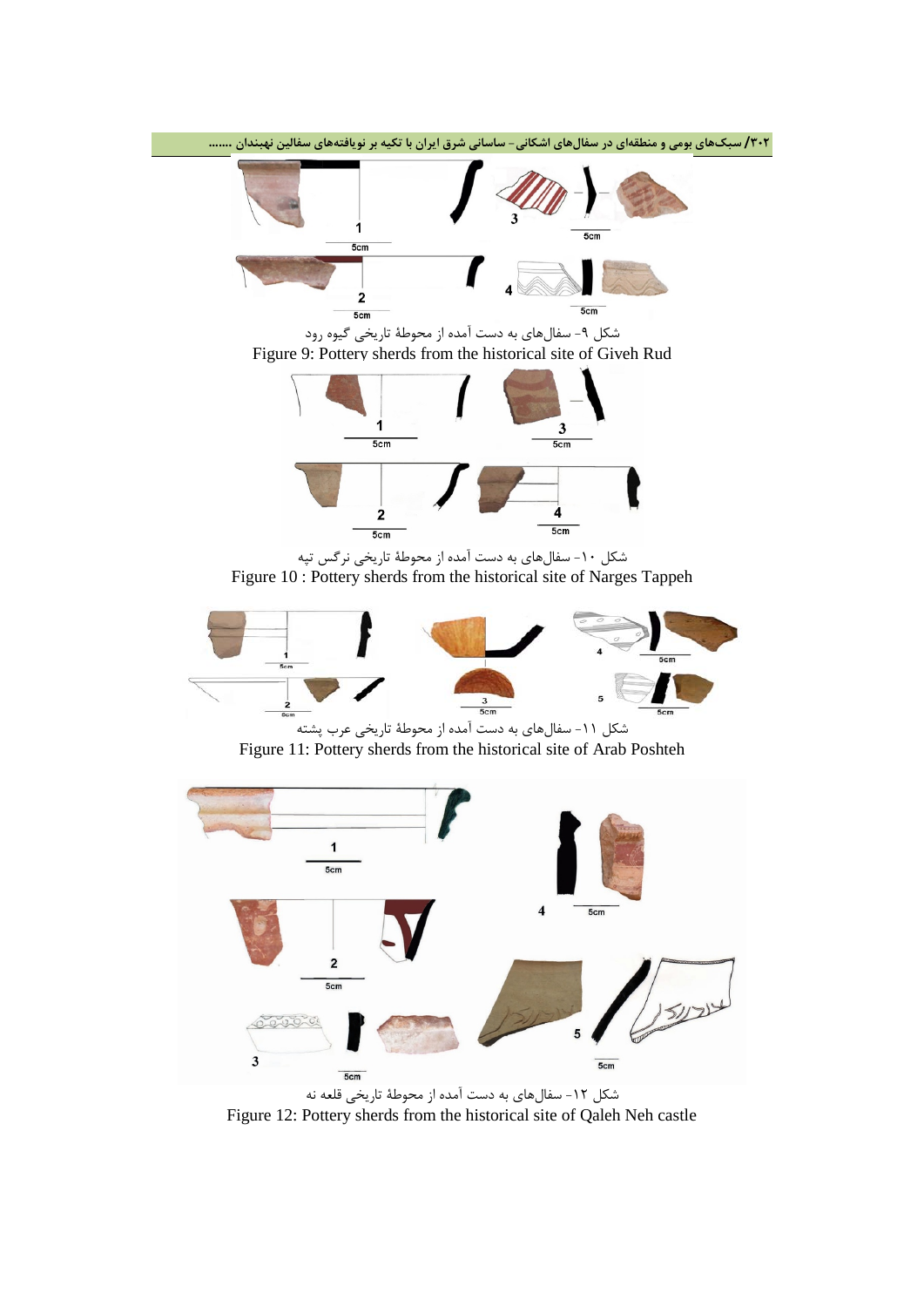#### **.4 بحث و تحلیل**

بررسی تطبیقی سفالهاي شاخص اشکانی-ساسانی سیستان و جنوب خراسان، ارتباط نزدیکی بین دادههاي سفالی این دو منطقه نشان میدهد. بر این اساس، نوع آمیزه و کمیت سفالهاي منقوش دو منطقۀ مذکور داراي شباهت نزدیکی میباشند. نوع تزئین و نقشمایههاي رایج در سفالهاي اشکانی- ساسانی منطقۀ نهبندان و جنوب خراسان بسیار شبیه نقوش رایج در نمونههاي همزمان سیستان است. به عنوان مثال، نقوش رایج روي سفالینههاي نوع لوندو و نقوش داغدار در هر دو منطقه قابل مقایسه میباشند. همچنین، سفالهاي شیاردار که پیش از این به عنوان گونهاي شاخص در منطقۀ سیستان شناخته میشد، بهوفور در منطقۀ نهبندان و جنوب خراسان یافت میشود. از لحاظ فرم نیز سفالینههاي محوطههاي نهبندان مشابهت و همانندي نزدیکی با نمونههاي محوطههاي سیستان نشان میدهند. قطعات کاسه و پیالههاي کم عمق با لبۀ مستقیم و پیالهها و کاسههایی با بدنۀ زاویه دار نیز در تمام محوطههاي اشکانی نهبندان، سیستان و جنوب خراسان دیده میشود. از نظر کیفیت ساخت، در هر سه منطقه، سفالهاي با کیفیت متوسط در صدر و سفالهاي ظریف و خشن در ردههاي بعدي قرار میگیرد. همچنین در هر سه منطقه تقریبا تمام سفالها با استفاده از چرخ ساخته شدهاند و شیوة دستساز عمدتاً در قطعات مربوط به دستهها، درپوشها و لولهها مشاهده میشوند. همگونی در پراکنش گونههاي سفالی مختلف در جنوب خراسان و سیستان، منطقه بندي هرینک را در ارتباط با سفالهای اشکانی شرق ایران (هرینک، ۱۳۷۶: ۲۴) اصلاح میکند. بر اساس شباهتی که بین سفالهای منطقۀ قاین و نیمبلوك با دشت نهبندان وجود دارد، تفاوت چندانی را بین مناطق شمالی و جنوبی استان خراسان جنوبی نمی توان لحاظ کرد. با این وجود، فقدان نمونههاي شاخصی از سفالهاي شیاردار سیستان در شهر قدیم قاین (لباف خانیکی، 1386؛ 1387) و نیمبلوك، جاي تأمل دارد. در عین حال، در برخی از محوطههاي دامنۀ شرقی شاسکوه در زیرکوه قاین سفالهاي شیاردار مشاهده شده است (فرجامی و محمودي نسب، 1393؛ قلی نژاد، 1394). لازم به ذکر است، هیچ گونه سفال لعابداري در بین سفالینههاي مورد مطالعه شناسایی نشده و 24 قطعه سفال لعابداري که از سطح محوطههاي بررسی شده بدست آمده، مربوط به دورة اسلامی میباشند. بر اساس ویژگیهاي غالب سفالهاي بدست آمده از محوطههاي تاریخی دشت نه و درة چهارفرسخ، سفالهاي اشکانی این مناطق را میتوان در چارچوب سنتهاي سفالگري شرق ایران بررسی کرد. شباهت تنگاتنگ این سفالها با نمونههاي معرفی شده از سیستان، بیانگر آن است که سنت سفالی منطقۀ نهبندان، بیش از آنکه از بخشهاي مرکزي و شمالی خراسان تأثیر پذیرد، از سیستان متأثر شده است. این شباهت با توجه به عوارض طبیعی و مورفولوژي دشت نه، که از لحاظ توپوگرافی پیوستگی مکانی با سیستان دارد، قابل توجیهاست. فاصلۀ نه و چهارفرسخ با سیستان از 100 کیلومتر تجاوز نمی کند و این مسیر با پاي پیاده طی مدت کوتاهی (سه یا چهار روز) پیموده میشدهاست (سایکس، 1336؛ هدین، 1355). بی دلیل نیست که در تاریخ سیستان (مؤلف نامعلوم، 1352)، گاهی از نه به عنوان بخشی از سیستان یاد شده است (تاریخ یعقوبی، 1342). شباهتهاي میان دادههاي سفالی محوطه کرگه با سفالهاي شهر هخامنشی دهانه غلامان، نشان از پیوندهاي عمیق فرهنگی میان این محوطه باستانی با دهانۀ غلامان و نادعلی در دوره هخامنشی و با کوه خواجه، قلعه سام و تپه گوري در دورة اشکانی و ساسانی دارد. وجود سفالهاي مشابه با نمونههاي محوطههاي چارسدا و آکرا در پاکستان، بلوچستان و مکران، تپه یحیی، قلعه کالی، قلعه یزدگرد، قلعه سیرم شاه، تختجمشید، پاسارگاد، بیشاپور، تپه یحیی، دره اترك، دشت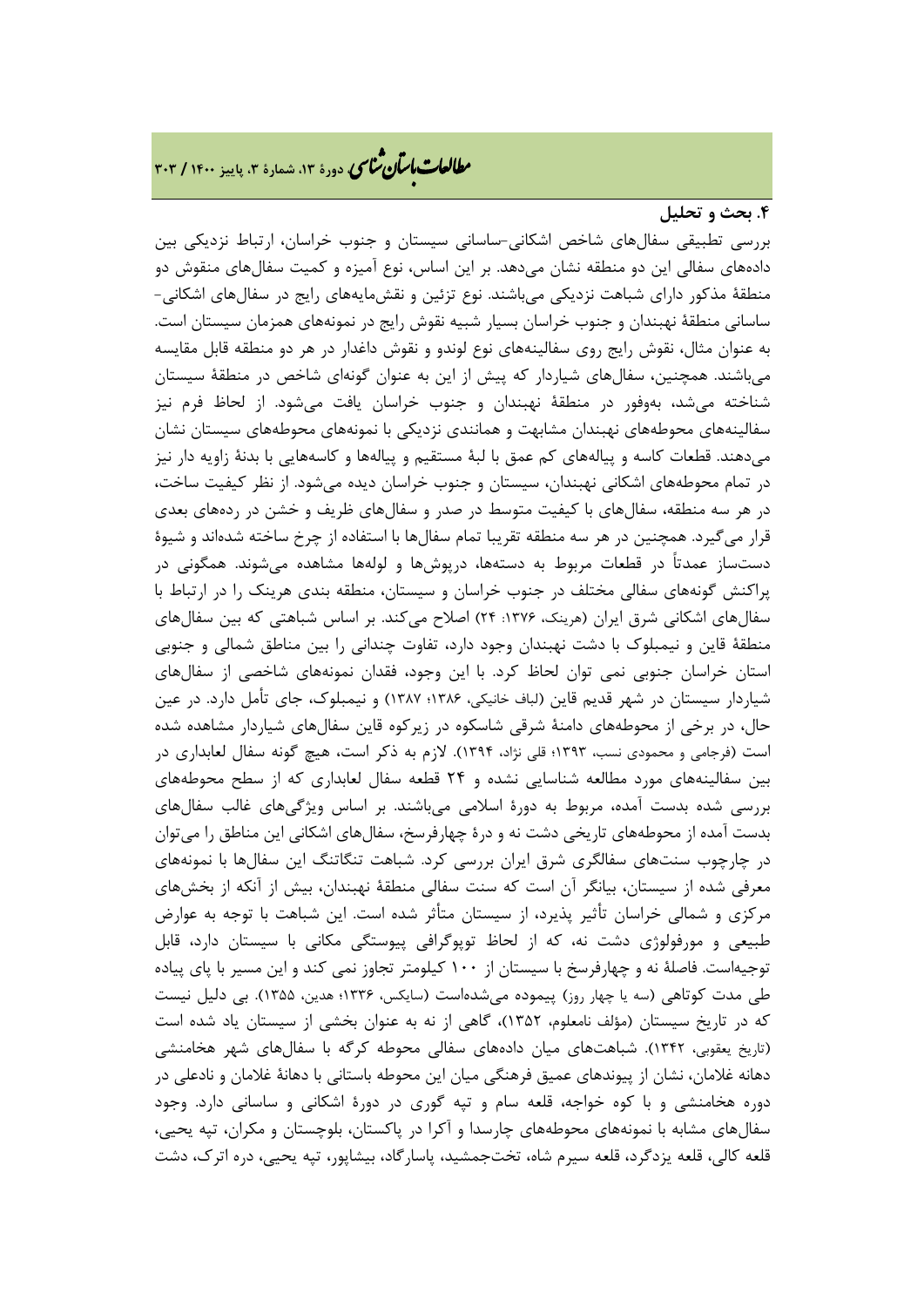**/304 سبکهاي بومی و منطقهاي در سفالهاي اشکانی- ساسانی شرق ایران با تکیه بر نویافتههاي سفالین نهبندان .......**

سملقان، بندیان، دشت اسفراین، دشت مشهد و تربت، ترنگ تپه، دشت گرگان، دشت شاهرود و قومس نشان میدهد که سفالگران منطقۀ نهبندان در دورة تاریخی، هرچند اندك، از امواج فرهنگی جاري و ساري در فلات ایران تأثیر پذیرفتهاند. بنابراین به نظر میرسد گاه از طریق مراودات تجاري و فرهنگی و گاه بهواسطۀ واردات کالا به جنوب خراسان، الگوهاي فرهنگی در زمینۀ سفالگري انتقال یافتهاست. نمونههایی که با وجود شباهت در تزیینات، ساختار و شکل از کیفیت نازلتري نسبت به مراکز تولید عمدة سفال برخوردارند را میتوان ظروفی تلقی کرد که به تقلید از نمونههاي اصلی در کارگاههاي محلی تولید شدهاند (بهداد، :1391 152-151). بیشترین یافتههاي سفالی محوطههاي دشت نه و درة چهارفرسخ متعلق به دورة اشکانی و ساسانی هستند و تنها مجموعۀ بدست آمده از دو محوطه انجیرك و کرگه نسبت کمتري از سفالهاي اشکانی-ساسانی را به خود اختصاص دادهاند. نکته جالب توجه، فقدان نمونههاي پیش از هخامنشی در منطقۀ مورد بحث است که میتواند ناشی از شناخت ناقص نسبت به سفالهاي ادوار پیش از تاریخ منطقۀ نهبندان باشد. در مجموع، یافتههاي سفالی دشت نه و نهبندان مربوط به چهار دورة تاریخی هخامنشی، فراهخامنشی، پارت و ساسانی هستند که در سراسر ادوار یاد شده بیشترین تطابق را با دادههاي سفالی سیستان و سپس نواحی تاریخی شمال شرق ایران نشان میدهند. قطعه سفالهایی که مشابهت نزدیکی با نمونههاي دیگر مناطق ایران دارند را میتوان قطعات وارداتی یا تقلیدي محسوب کرد که از تولیدات سفالی مناطق غربی فلات ایران و حاشیۀ شمالی و جنوبی خلیج فارس تأثیر پذیرفتهاند.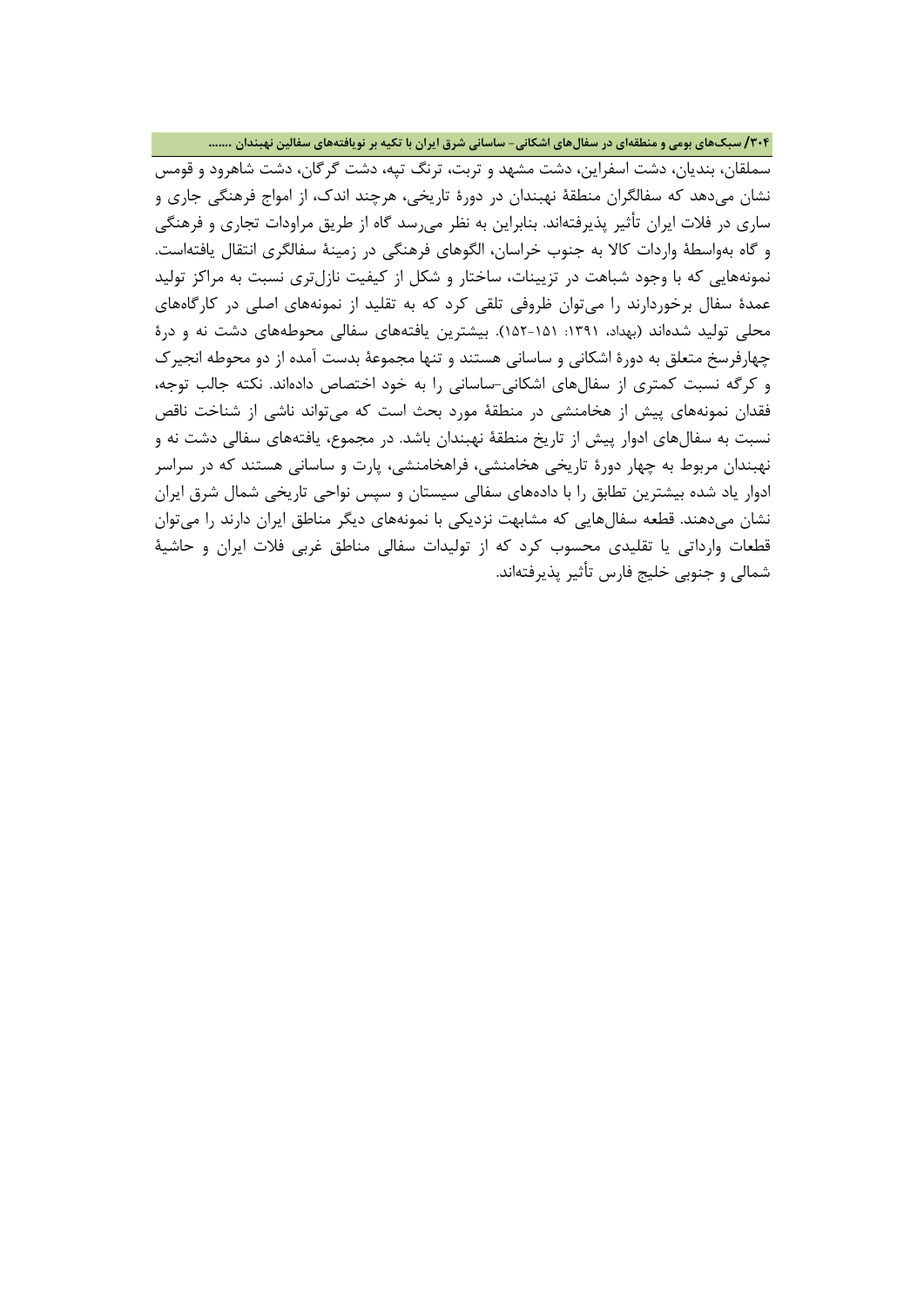| توره               | منبع مقابسه                                                                                                             | شعاره                    | توره                | منبع مقايسه                                                                                                                                                                                             | شعار ه                   |
|--------------------|-------------------------------------------------------------------------------------------------------------------------|--------------------------|---------------------|---------------------------------------------------------------------------------------------------------------------------------------------------------------------------------------------------------|--------------------------|
| اشكائی             | عليزاده ، ١٣٩١: ١٥٨، لوحه ٨. ش. ٢۶                                                                                      | T1:Y                     | انىكانى -<br>ساساتى | Puschnigg, 2006: p. 180, R1: ١٢٩٨، تصوير ٨. ش. ٢۴ فلعه اسرار                                                                                                                                            | 1:Y                      |
| اشكاني             | Kiani, 1982, fig. 47، بنى جمالى. ٢٨٧. لوحه ٢٢. ش. ٢٠                                                                    | TT: Y                    | اشكاني -<br>ساساتی  | Kiani, 1982: 74, fig. 56 Farid khan, 2000, 121, fig. 20, no. 104                                                                                                                                        | $\mathbf{r}:\mathbf{r}$  |
| اشكانى             | روستانی، ۱۳۹۱: ۰۴ ارده ۳۱، ش. ۲۱۶                                                                                       | Yf N                     | اشكانى              | هرينگ، : ٢٤٢. شكل ٢٧ - ٨. شماره ١٢٠: روستائي، ١٢٩١: ٧٥. لوحه ٣. ش. ٢١: يهداد. ١٣٩١.<br><b>۰۹۰ لوحه لا. ش. ۲۸</b> ۰                                                                                      | f:Y                      |
| انكائی             | روستاني، ٨٢٩: ٨٩. لوحه ٢٧. ش. ١٨٢ - ١٨٥                                                                                 | TA: Y                    | انتكاتی و ساساتی    | محمدی فر وطهماسی، ۱۳۹۳، ۱۴۸، تصویر ۱۹٫ 29 Krall & Keall, 1981, fig. 10, 29                                                                                                                              | $\mathbf{r}$             |
| اشكاني             | 5 :Keall & Keall, 1981, fig. 19, الوحه ٢٧. ش. ١٨٢ - ١٨٥                                                                 | T1:V                     | اشكانى              | هرينك، ١٣٧۶: ١٤٢، شكل ٨. ٢                                                                                                                                                                              | ۴.۴                      |
| اشكاني             | <b>بنی جمالی، ۱۳۸۷، لوحه ۲۹، شماره ۱</b>                                                                                | $\mathbf{A}: \mathbf{A}$ | اشکانی و ساسانی     | محمدی فر و طهماسیں، ۱۲۹۲، ۱۴۸، تصویر ۴۱، 29 Keall & Keall, 1981, fig. 10, 29                                                                                                                            | ۵:۴                      |
| اشکاتی و<br>ساساتى | Potts, 1998: خسروزاده و سرلک، ۱۳۹۷: روستائی، ۱۰۱٬۱۳۹۱، لوحه ۲۰، ش. ۲۰۰                                                  | T : A                    | ساساتى              | Puschnigg, 2006: p. 189, R214                                                                                                                                                                           | W: F                     |
| اشكاني             | Karlovsky, 1970, fig. I:R: عليزاده. 1741، 104. لوحه لد ني. ۲۶                                                           | F : A                    | انكائى              | هربنگ، ۲۲۴، ۲۳۱، شکل ۳.۳۶                                                                                                                                                                               | 计序                       |
| انكائى             | دهمرده فهرمان، ۱۳۹۶: ۶۲، تي. ۶                                                                                          | $\Delta : A$             | انكائى              | 4 Keall& Keall, 1981: fig. 12: 3& 4 خدادوست. ١٢٩٣: ١٣٧: لوح ٢.ني. ١٥                                                                                                                                    | ۴: ۱۳                    |
| ساساتی             | محمدی فر و طهماسیی، ۱۳۹۳. ۱۴۸. تصویر ۴۰                                                                                 | 9:1                      | انتكاتى             | دهمرده فهرمان، ۱۳۹۶: ۶۰ ش. ۴۷                                                                                                                                                                           | 1:4                      |
| ساساتى             | لياف خاتيكي، ١٣٨٨، ١٧٢، شكل ٦٠، ش. ٢٠                                                                                   | N : A                    | اشكانى              | Keall & Keall, 1981, fig. 19, 4                                                                                                                                                                         | $\mathbf{r}:\Delta$      |
| انكائى             | روستانی، ۱۳۹۱، ۱۰۹، لوحه ۲۹، ش. ۲۰۰                                                                                     | M : A                    | انكائى              | ER (1970, fig. I:R ؛ عليزاده، ١٣٩١؛ ١٥٨، لوحه ٨. ش. ٢۶                                                                                                                                                  | 1:9                      |
| اشكانى             | روستانی، ۱۳۹۱، ۱۰۶، لوحه ۲۴، ش. ۱۳۳                                                                                     | ۲A                       | ساساتى              | Boucharlat & Lecomte, 1987: Planche 43, Phase V C, no, 7                                                                                                                                                | V: V                     |
| اشكانى             | روستانی، ۸۹ : ۸۹ لوحه ۲۷، ش. ۱۸۶                                                                                        | f:9                      | صاصاتی              | محمدی فر و ظهماسین، ۱۳۹۳، ۱۴۸، تصویر ۴۱                                                                                                                                                                 | T: Y                     |
| اشكانى             | هريتك، ٢٧٧. ٢٢٧.ش. ١٢، روستاني، ٦٢٩١: لوحه ٤٢، ش. ٢٩٢ ولوحه ٤٢، ش. ٢٩٥: رهير و<br>علی بیگی، ۱۳۹۰ - ۱۶۳ تصویر ۸ شماره ۱۰ | r de                     | ساساتی              | محمدی فر و طهماسیی. ۱۳۹۳، ۱۶۸، تصویر ۴۱                                                                                                                                                                 | T:Y                      |
| اشكانى             | Karlovsky, 1970, fig. 1: R: عليزاده، ١٣٩١، ١٥٨، لوحه ٨، ش. ٢۶                                                           | f:1                      | اشكانی و ساسانی     | محمدی فر و طهماسیں. ۱۳۹۳، ۱۴۸، تصویر ۴۱، 10,29 Krall & Keall, 1981, fig. 10, 29                                                                                                                         | f:Y                      |
| اشكانى             | Karlovsky, 1970, fig. I:R: عليزاده. 1741: ١٥٨. لوحه الدش. ٢۶                                                            | 1:11                     | انتكائی             | علبزاده. ١٣٩١. ١٦٥. لوحه ٢۶. ش. ١٧٥. (١١٥) Stein, 1937, de cardi, 1951, fig. 1, no. 109<br>XXVII                                                                                                        | V:V                      |
| اشكانى             | روستائی، ۱۳۹۱، ۱۰۶، لوحه ۲۴، ش. ۲۳۴                                                                                     | Y:11                     | ساساتی              | :15 Herrmann, Kurbansakhatov, Simpson, 1997: 29, fig. 15 لباف خانيكي، 17٨٨.<br>۱۷۳، شکل ۲۰، ش. ۳۱                                                                                                       | $\mathsf{V}: \mathsf{V}$ |
| اشكاني             | روستانی، ۱۳۹۱: ۱۰۲، لوحه ۲۰۲، تی. ۲۰۲ و ۲۰۴                                                                             | 4:11                     | اشكاني و ساساني     | 68, fig, J, no. 6 : روسنائی، 1791 MF : روسنائی، 1791؛ 174، ش. ١٣٧ ولوحه ٢٢.<br>نۍ ۲۸۹                                                                                                                   | 16 : V                   |
| ساساتى             | Boucharlat & Lecomte, 1987: Planche 43, Please VI A, no, 5                                                              | $Y - 1Y$                 | انتكانى و ساسانى    | Boucharlat & Lecomte, 1987: Planche لباف فاتبكي، ١٣٨٨، شكل ١٢، ش. ٢٠ و ٢١<br>62, Phase VII A/B, no, 4:<br>دانا، ۸۲۹۷، ۸۲۷، تصویر ۸۳، ش ۱- ۳۶:<br>Puschnigg, 2006: p. 196, R89: Kiani, 1982: 72, fig. 52 | IV IV                    |
| اشكاني             | متصوری، ۲۴۵٬۱۱۳۹۱، لوحه ۵۱، ش. ۱۵                                                                                       | ۳A٢                      | انتكاتى و ساساتى    | Puschnigg, 2006: p. 180, R10: Kiani, 1982: 74, fig. 57                                                                                                                                                  | 1A : Y                   |

### **، دورة ،13 شمارة ،3 پاییز <sup>1400</sup> / <sup>305</sup>** �نا� �طا با� تان ی �عات

جدول یک: مقایسه گونه شناختی سفالینههاي اشکانی و ساسانی دشت نه و درة چهارفرسخ

Table 1: Typological comparison of Parthian and Sassanian potteries from the Neh plain and the Chahar Farsakh valley

#### **.5 نتیجه**

تشابه مواد فرهنگی سکونتگاههاي مختلف بیانگر تعاملات اقتصادي، اجتماعی و فرهنگی در سطح یک منطقۀ گسترده میباشد که در طول زمان جریان داشتهاست. سفال به عنوان فراوانترین دادة سطحی در محوطههاي باستانی به خوبی میتواند نشانگر این تعاملات باشد. از آنجا که دادههاي سفالی بدست آمده از محوطههاي دوران تاریخی خراسان جنوبی مشابهتهاي نزدیکی با محوطههاي پیرامونی، خصوصاً سیستان نشان میدهند، میتوان بر وجود ارتباطات تنگاتنگ این مناطق با یکدیگر اذعان داشت. پیوندهاي فرهنگی میان استقرارهاي شرق ایران چنان درهم تافته بود که منجر به خلق سبکهاي منطقهاي در تولید سفال میشد و تا قرنها پیروي از یک سبک خاص دوام مییافت. همین سبکهاي منطقهاي هستند که ویژگیهاي شاخص سفالهاي اشکانی-ساسانی شرق ایران را تعریف میکنند. تداوم روابط فرهنگی و پافشاري بر حفظ سبکهاي منطقهاي باعث میشد که سنتهاي فرهنگی و هنري به امري پایا در نظام فرهنگ مادي شرق ایران بدل شود. تداوم سبک سفالهاي لوندو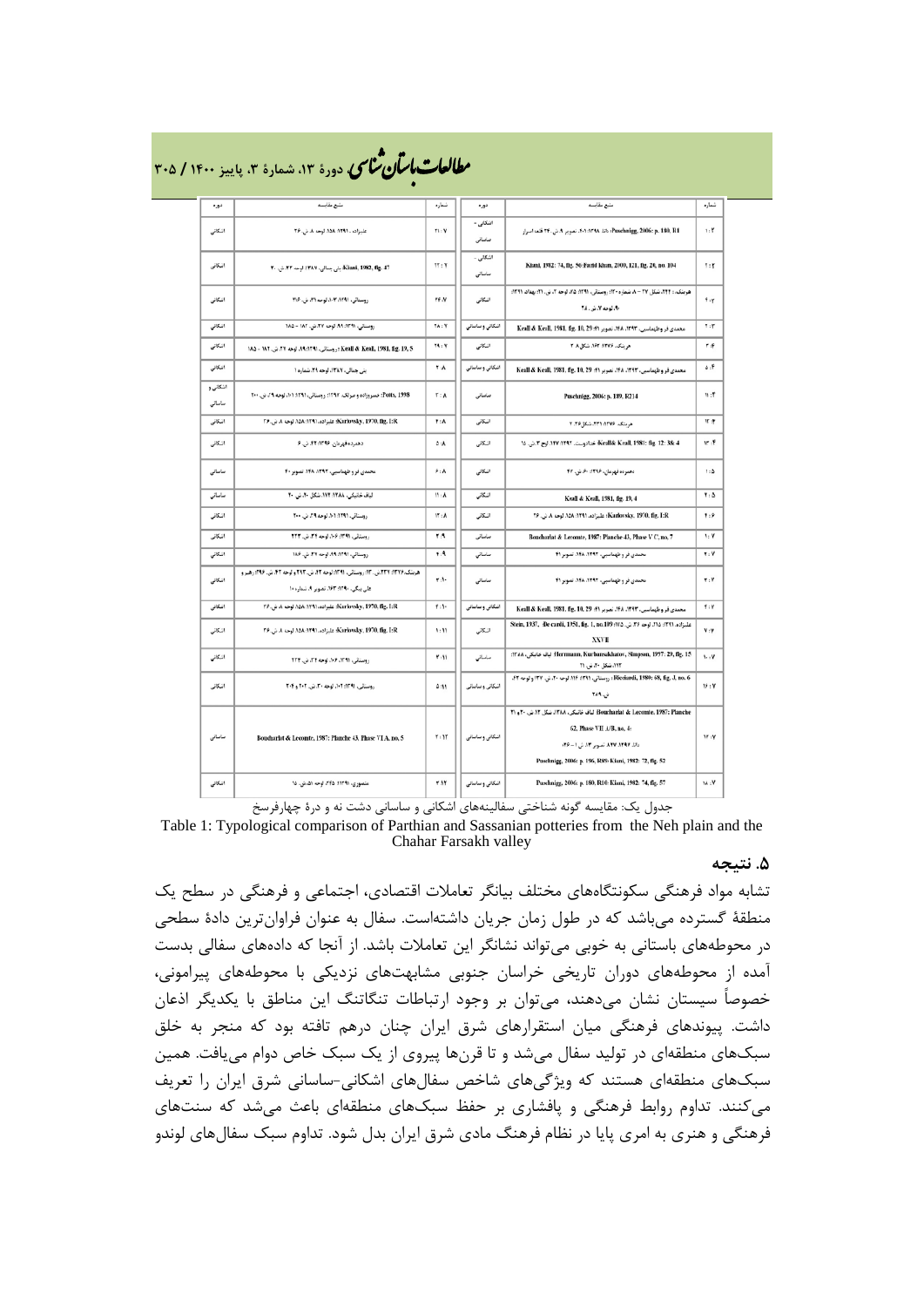**/306 سبکهاي بومی و منطقهاي در سفالهاي اشکانی- ساسانی شرق ایران با تکیه بر نویافتههاي سفالین نهبندان .......**

و نمرد از دورة اشکانی تا دوران اسلامی، تولید کاسههاي زورقی از دورة هخامنشی تا دورة ساسانی و اجراي تزیینات به شکل نقوش کنده بر سفالینههاي شرق ایران از پیش از تاریخ تا دوران معاصر، شواهدي از پایبندي به سنتهاي فرهنگی را در شرق ایران نشان میدهند.گرچه عبور شریان حیاتی خراسان-سیستان از منطقۀ مورد بحث (1914 ,Schoff(، جریان و سیلان فرهنگهاي مختلف را سبب میشد و ساکنان شرق ایران را با الگوهاي فرهنگی مختلف آشنا میساخت، ولی همچنان سنتهاي کهن به حیات خویش ادامه داده و با مظاهر فرهنگی جدید درآمیخته شده و یا با آغوش باز پذیراي آنها میشدند. این امر سبب میشد که در کنار سفالهایی با سبکهاي محلی (مثل سفال لوندو و نمرد)، ظروف دیگر با سبکهاي فراگیر (همچون ظروف زورقی) نیز تولید شوند و مورد استفاده قرار گیرند. از طرف دیگر، گاه در حوزههاي فرهنگی جنوبی و غربی ایران سفالهایی با منشاء شرقی (مثل سفالهاي لوندو) مشاهده میشود که شاهد متقنی است بر تأثیر فرامنطقهاي سنتهاي سفالی شرق ایران. تعاملات حوزة فرهنگی شرق ایران با دیگر مناطق در دوران اشکانی- ساسانی که در این مقاله، در آیینۀ پراکنش سفال مورد بررسی قرار گرفت، بدون شک از شرایط تاریخی ایران در بازة زمانی پس از سقوط هخامنشیان تا فتوحات مسلمین تأثیر پذیرفته است. شرق، خاستگاه اشکانیان بود و براي ساسانیان چنان اهمیتی داشت که اردشیر بابکان، پس از فارس به فکر تسخیر خراسان و سیستان افتاد (طبري، ۱۳۷۵: ۵۸۴). بخش عمدهاي از شاهراه ابریشم از خراسان میگذشت (مظاهري، ۱۳۷۲؛ قره چانلو و حاتمی، 1391) و ارتباط شمال و جنوب شاهنشاهی اشکانی و ساسانی از گذر دشتها و درههاي سیستان و خراسان میسر میشد. شرق در قلمرو اشکانیان و ساسانیان همواره اهمیت خود را به عنوان انبار غلّۀ ایران حفظ کرده بود و بزرگان و دهقانان خراسان و سیستان در دورة پساساسانی در مقام وارثان و حافظان فرهنگ ایرانِ باستان شناخته میشدند. نه تنها سفال، بلکه کلیۀ مظاهر مادي فرهنگ دوران اشکانی-ساسانی دو چهره دارند؛ یک روي آنها حکایتگر سنتهاي محلی و مواریث باستانی است و روي دیگر تجلی گاه فرهنگ پذیري و تعامل با مناطق دیگر است. نتیجهاي که از مطالعۀ سفالهاي اشکانی-ساسانی شرق ایران ایفاد می شود، گوشزد میکند که شناخت هریک از ابعاد فرهنگ و هنر شرق ایران، نیازمند مطالعات دقیق و ژرفی است که جز با تکیه بر شواهد باستانشناختی میسر نیست. **منابع** 

استروناخ، دیوید (1379)، پاسارگاد، گزارشی از کاوشهاي انجام شده توسط مؤسسۀ مطالعات ایرانی بریتانیا، حمید خطیب شهیدي، تهران، پژوهشگاه سازمان میراث فرهنگی کشور.

اشمیت، اریش (۱۳۴۲)، *تخت جمشید، بناها، نقشها و نبشتهها،* عبدالله فریار، تهران، فرانکلین. بابامیر ساطحی، سعید و فاطمه هاشمی (1395)، معرفی سفال ساسانی استان چهارمحال بختیاري (شهرستان فارسان)، همایش ملی باستانشناسی و هنر سفال و سفالگري، میانه، دانشگاه آزاد اسلامی واحد میانه.

بنی جمالی، سیده لیلا (1387)، گاهنگاري نسبی محوطههاي کوه خواجه سیستان بر اساس سفالهاي سطحی، پایاننامه کارشناسی ارشد به راهنمایی رضا مهرآفرین در رشته باستانشناسی، زاهدان، دانشگاه سیستان و بلوچستان.

بهداد، لیلا (1391)، بررسی روشمند تپه مود*A* سربیشه، پایاننامه کارشناسی ارشد گروه باستانشناسی به راهنمایی کریم حاجی زاده در رشته باستانشناسی، اردبیل، دانشکده ادبیات و علوم انسانی دانشگاه محقق اردبیلی.

بهداد، یلدا و سید رسول موسوي حاجی و کریم حاجیزاده باستانی، (1392)، «بررسی روشمند تپه مود A«، م*جموعه مقالات اولین همایش باستانشناسی ملی ایران*، بیرجند، انتشارات چهار درخت.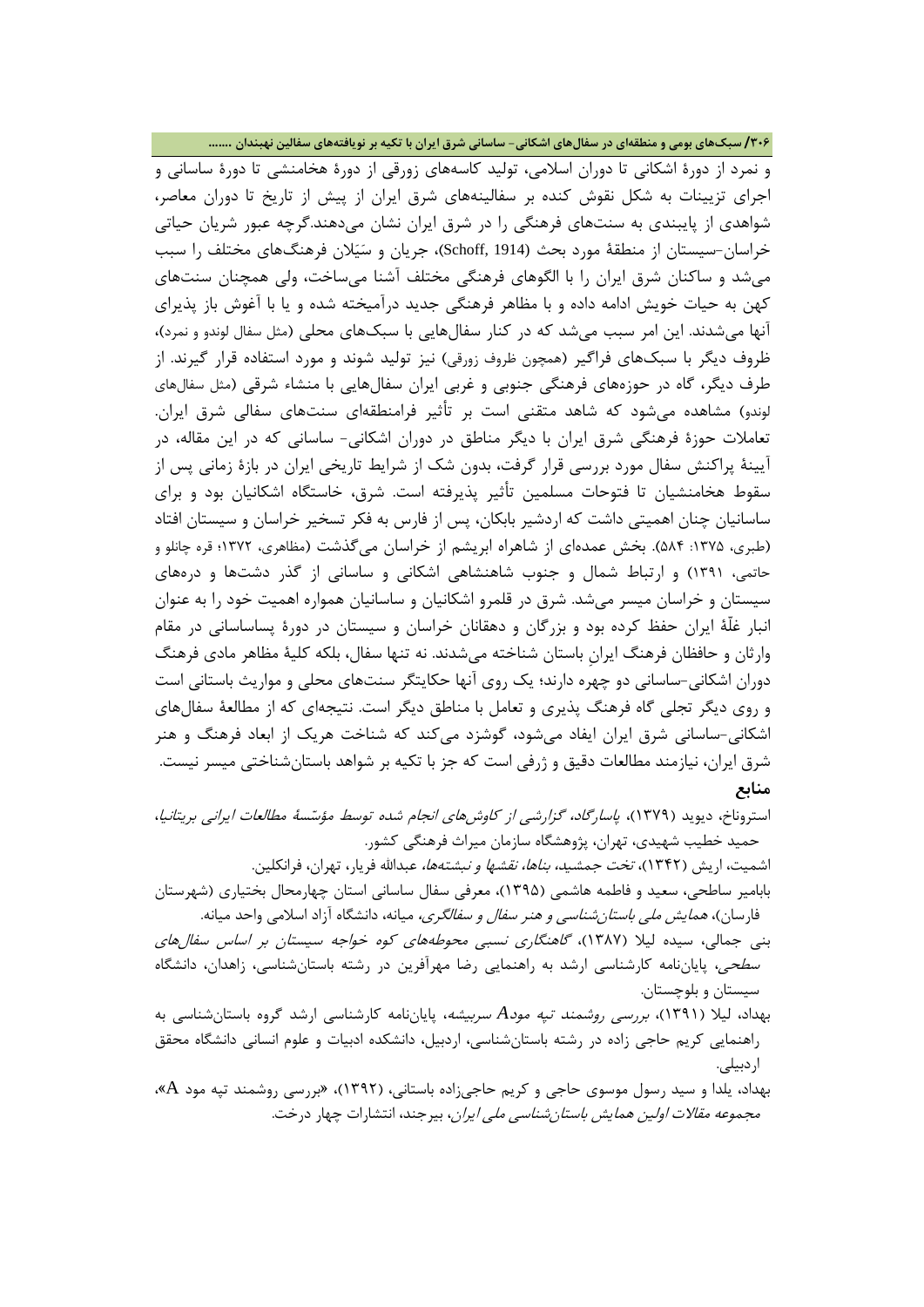**، دورة ،13 شمارة ،3 پاییز <sup>1400</sup> / <sup>307</sup>** �نا� �طا با� تان ی �عات

پورشریعتی، پروانه (۱۳۹۸)، *افول و سقوط شاهنشاهی ساسانی، اتحادیه ساسانی- پارتی وفتح ایران به دست* عربها، آوا واحدي نوایی، تهران، نشر نی. جعفري، محمدجواد (1392)، «نگاهی به استقرارگاههاي دوره هخامنشی در شمال خراسان، ایران»، باستان پژوهی، دورهٔ جدید، سال هفتم، شمارهٔ ۱۴ و ۱۵، ۵۲ -۶۰. حیدري، احمد (1391)، گزارش مقدماتی بررسی و شناسایی آثار و مکانهاي فرهنگی بخش مرکزي شهرستان بیرجند، بیرجند، آرشیو اداره کل میراث فرهنگی، گردشگري و صنایع دستی استان خراسان جنوبی. ــــــــــــــ (1392)، گزارش مقدماتی فصل نخست بررسی و شناسایی آثار و مکانهاي فرهنگی بخش مر*کزي شهرستان نهبندان (دهستانهاي نه و بندان)،* بيرجند، آرشيو اداره کل ميراث فرهنگي، گردشگري و صنایع دستی استان خراسان جنوبی. ــــــــــــــ (1395)، گزارش گمانه زنی به منظور تعیین عرصه و پیشنهاد حریم محوطۀ کرگه نهبندان، بیرجند، ارشیو اداره کل میراث فرهنگی، گردشگري و صنایع دستی خراسان جنوبی. خدادوست، جواد (1393)، بررسی باستانشناسی محوطه مالین باخرز، پایاننامه کارشناسی ارشد به راهنمایی سید رسول موسوي حاجی در رشته باستانشناسی گرایش دوران اسلامی، دانشگاه مازندران. خسروزاده، علیرضا و سیامک سرلک (1397)، «سفال منقوش نامرد: سفال مربوط به اواخر دورة پارت و دورة ساسانی جنوب شرق ایران و سواحل خلیج فارس»، *مطالعات باستان شناسی پارسه*، شمارهٔ ۳، ۶۷-۸۲. خسروزاده، علیرضا و ابوالفضل عالی (1384)، «توصیف، طبقه بندي و تحلیل گونه شناختی سفالهاي دوران اشکانی و ساسانی منطقه ماه نشان (زنجان) »، مجموعۀ مقالات همایش بین المللی باستانشناسی ایران، ح*وزه شمال غرب*، به کوشش مسعود آذرنوش، تهران، پژوهشکده باستانشناسی، ۴۵-۷۰. دانا، محسن (1395)، گزارش فصل دوم کاوش باستانشناختی محوطۀ تخچرآباد بیرجند، بیرجند، آرشیو اداره کل میراث فرهنگی، گردشگري و صنایع دستی استان خراسان جنوبی. ــــــــــــ (1396)، گزارش کاوش تپه تخچرآباد بیرجند فصل سوم، بیرجند، آرشیو اداره کل میراث فرهنگی، گردشگري و صنایع دستی استان خراسان جنوبی. ــــــــــــ (1397)، گزارش کاوش تپه تخچرآباد بیرجند فصل چهارم، بیرجند، آرشیو اداره کل میراث فرهنگی، گردشگري و صنایع دستی استان خراسان جنوبی. ــــــــــــ (1398)، «سنتهاي سفالی اواخر عصر آهن و هخامنشی در شرق ایران»، مجموعه مقالات دومین هم*ایش بین المللی عصر آهن در غرب ایران و مناطق همجوار*، ج ۱، به کوشش یوسف حسن زاده، علی اکبر وحدتی و زاهد کریمی، تهران، پژوهشگاه میراث فرهنگی و گردشگری، ۳۹۲-۴۱۰. روستایی، محمدصادق (1391)، مطالعه نمونههاي سفالین دورة اشکانی در سیستان ایران، پایاننامه کارشناسی ارشد به راهنمایی رضا مهرآفرین در رشته باستانشناسی، دانشگاه سیستان و بلوچستان. رهبر، مهدي و سجاد علی بیگی (1390)، «گزارش پژوهشهاي باستانشناختی به منظور مکان یابی معبد لائودیسه در نهاوند»، *پیام باستانشناس،* سال هشتم، شمارهٔ پانزدهم، ۱۳۱-۱۶۶. زهبري، زهره (۱۳۹۱)، *مطالعه نمونههاي سفالين مکشوفه از محوطۀ هخامنشي دهانه غلامان*، پایاننامه کارشناسی ارشد به راهنمایی رضامهرآفرین در رشته باستانشناسی، دانشگاه سیستان و بلوچستان. سایکس، سرپرسی (1336)، سفرنامۀ سرپرسی سایکس یا ده هزار میل در ایران، حسین سعادت نوري، تهران، انتشارات کتابخانه ابن سینا. سید سجادي، سیدمنصور (1370)، «معرفی دوگونه سفال جدید از منطقه کرمان»، باستانشناسی و تاریخ، شمارة ،10 .51-38 صابرمقدم، فرامرز (1381)، گزارش ثبت محوطه تاریخی کلاته شاهپوري، بیرجند، آرشیو اداره کل میراث فرهنگی، گردشگري و صنایع دستی استان خراسان جنوبی.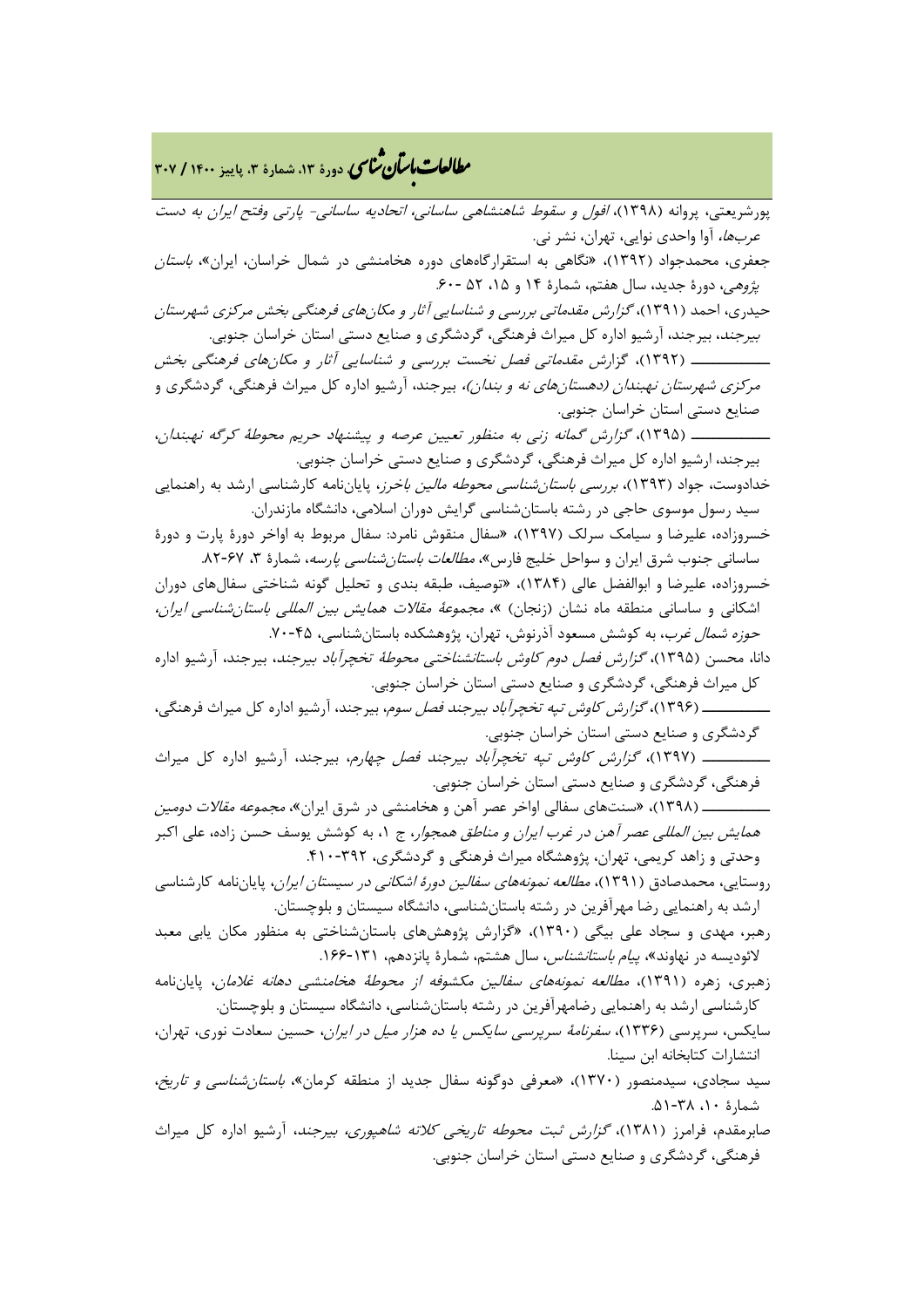**/308 سبکهاي بومی و منطقهاي در سفالهاي اشکانی- ساسانی شرق ایران با تکیه بر نویافتههاي سفالین نهبندان .......**

صدیقیان، حسین (۱۳۹۳)، *گزارش بررسی باستان شناختی شهرستان خوسف*، بیرجند، آرشیو اداره کل میراث فرهنگی، گردشگري و صنایع دستی استان خراسان جنوبی.

طبري، محمد بن جریر (۱۳۷۵)، *تاریخ طبري یا تاریخ الرسل و الملوک، ج۱*، ترجمۀ ابوالقاسم پاینده، تهران، اساطیر.

طلایی، حسن (1388)، عصر مفرغ ایران، تهران، انتشارات سمت.

عسگري چاوردي، علیرضا و پیر فرانچسکو کلیري (1393)، سکونتگاههاي روستایی از دورههاي هخامنشی و فراهخامنشی، محوطه 76 و 77 تنگ بلاغی پاسارگاد، تهران، نشر هم پا و دانشگاه هنر شیراز.

عطایی، محمدتقی (۱۳۸۳)، *معرفی سفال هخامنشی حوزه فارس: «ب*ررسی روشمند طبقه بندی شده باروی تخت جمشید»، پایاننامه دورة کارشناسی ارشد به راهنمایی علیرضا هژبري نوبري در رشته باستانشناسی، دانشگاه تربیت مدرس.

علیزاده، فاطمه (1391)، مطالعۀ نمونههاي سفالین دوران اشکانی بلوچستان (مورد شناسی: سفالینههاي *سطحی شهرستانهای نیک شهر و چابهار)،* پایاننامه کارشناسی ارشد به راهنمایی رضا مهرآفرین در رشته باستانشناسی، دانشگاه سیستان و بلوچستان.

عنانی، بهرام (۱۳۹۵)، *گزارش بررسی باستان شناسی بخش نیمبلوک شهرستان قائنات*، بیرجند، آرشیو اداره کل میراث فرهنگی، گردشگري و صنایع دستی استان خراسان جنوبی.

فرجامی، محمد (1392)، «گسترش سفال لوندو در محدودة خراسان جنوبی»، مجموعۀ مقالات همایش ملی *باستان شناسی ایران*، بیرجند، دانشکده هنر دانشگاه بیرجند.

فرجامی، محمد و علیاصغر محمودينسب (1393)، گزارش بررسی باستانشناختی بخشهاي زهان و شاسکوه شهرستان زیرکوه، بیرجند، آرشیو اداره کل میراث فرهنگی، گردشگري و صنایع دستی استان خراسان جنوبی.

ـــــــــــــــــ (1394)، فصل سوم کاوش باستانشناختی محوطه کهنک سربیشه- خراسان جنوبی، بیرجند، آرشیو اداره کل میراث فرهنگی صنایع دستی و گردشگري خراسان جنوبی. ـــــــــــــــــ (1395)، فصل چهارم کاوش باستانشناختی محوطه کهنک سربیشه- خراسان جنوبی،

بیرجند: آرشیو اداره کل میراث فرهنگی صنایع دستی و گردشگري خراسان جنوبی. ــــــــــــــ (1398)، گزارش فصل اول کاوش محوطه گبري مود، بیرجند، آرشیو اداره کل میراث فرهنگی،

گردشگري و صنایع دستی استان خراسان جنوبی.

قره چانلو، حسین و حسین حاتمی (1391)، «اهمیت تجاري و بازرگانی راه بزرگ خراسان از بغداد تا چین در سدههاي نخستين اسلامي»، *فصلنامه مطالعات تاريخ ايران اسلامي،* شمارهٔ ۳، ۷۹- ۹۷.

قلینژاد، مستنصر (1394)، گزارش بررسی باستانشناختی دهستان زیرکوه، بیرجند، آرشیو اداره کل میراث فرهنگی، گردشگري و صنایع دستی استان خراسان جنوبی.

کنت، درك (1395)، سفالهاي ساسانی و اسلامی راس الخیمه طبقه بندي، گاهنگاري و بررسی تجارت در حوزه غربی اقیانوس هند، علیرضا خسروزاده و محمد مرتضائی، تبریز، پروژه ترجمۀ حسنلو.

کوهستانی اندرزي، حسین (1395)، پژوهشی در مکانیابی توس عصر ساسانی و اوایل اسلامی (با تکیه بر *مطالعۀ محوطههای باستانی شهر خراب، توپ درخت و صیدآباد)،* رساله دکتری به راهنمایی جواد نیستانی در رشته باستانشناسی گرایش دوران تاریخی، دانشگاه تربیت مدرس.

لباف خانیکی، رجبعلی (۱۳۸۶)، *گزارش گمانه زنی به منظور تعیین حریم شهر کهن قاین*، بیرجند، آرشیو اداره کل میراث فرهنگی، گردشگري و صنایع دستی استان خراسان جنوبی.

ــــــــــــــــــــــ (1387)، گزارش فصل اول کاوش باستانشناسی مسجد جامع کهن قاین، بیرجند، آرشیو اداره کل میراث فرهنگی، گردشگري و صنایع دستی استان خراسان جنوبی.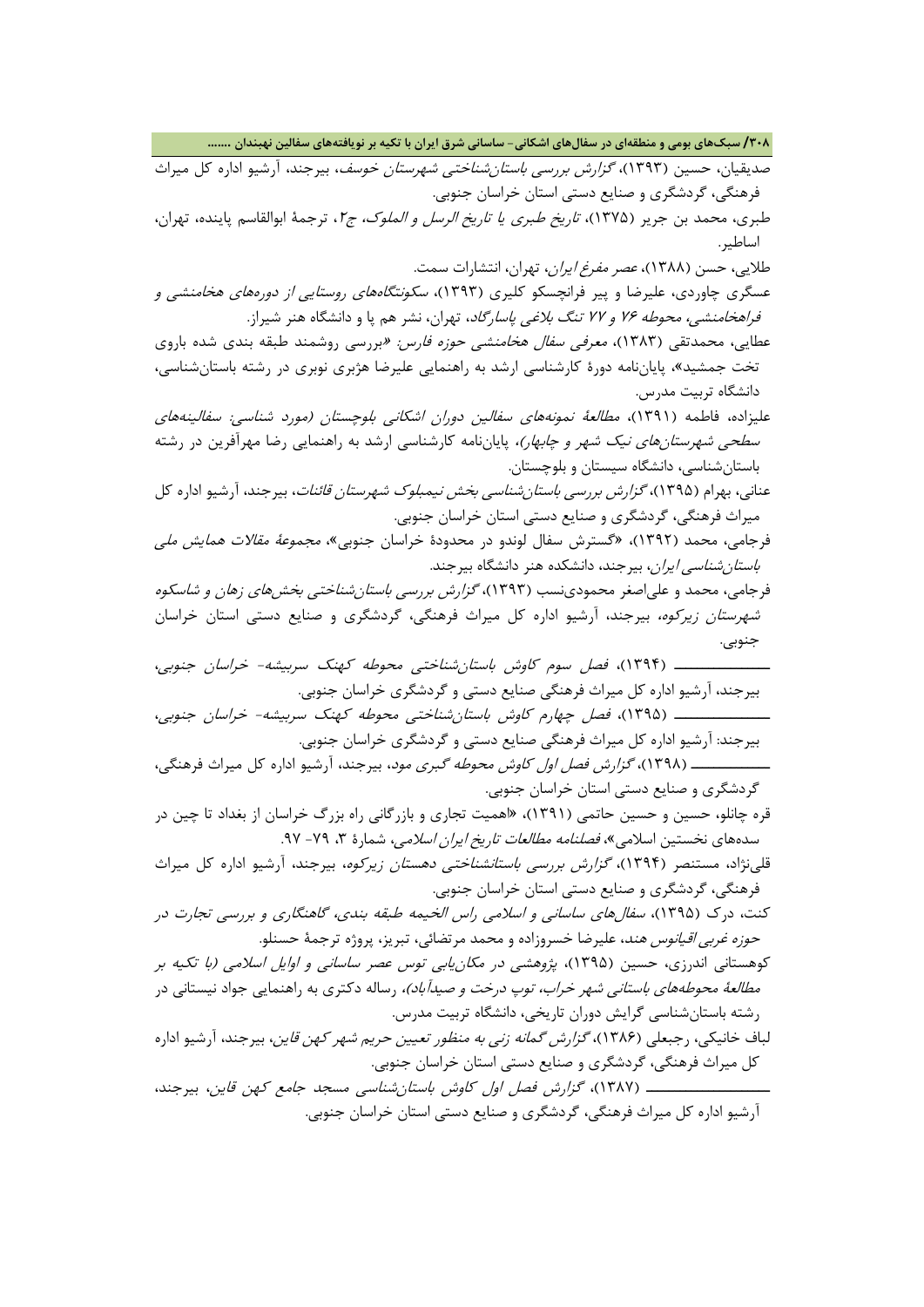## <mark>مطالعات ماسان شاسی</mark> دورهٔ ۱۳، شمارهٔ ۳، پاییز ۱۴۰۰ / ۳۰۹

لباف خانیکی، میثم (1388)، «سفالهاي ساسانی شمال شرق ایران طبقه بندي مقایسه و تحلیل بر اساس ویژگی های شکلی»، *مجله ادبیات و علوم انسانی دانشگاه تهران*، شمارهٔ ۴ - ۱۸۶، ۱۴۳-۱۷۵. محمدي فر، یعقوب و طهماسبی، الناز (1393)، طبقه بندي سفال ساسانی دره سیمره، مطالعه موردي: قلعه سیرم شاه، *پژوهش های باستان شناسی ایران*، شمارهٔ ۷، ۱۳۳-۱۵۲. مظاهري، علي (١٣٧٢)، *جاده ابريشم*، ج ١، ترجمه ملک ناصر نوبان، تهران، انتشارات پژوهشگاه علوم انساني. موسوي حاجی، سید رسول و محمد مهدي توسلی و روح االله شیرازي و مریم زور (1392)، «گونه شناختی و

معرفی سفالینههای دوران اسلامی بلوچستان (مکران جنوبی) »، *پژوهشهای باستان شناسی ایران*، دوره پنجم، شماره ۲، ۱۲۱-۱۴۰.

موسوي حاجی، سیدرسول و مرتضی عطائی (1389)، مطالعۀ مجموعهاي از نمونههاي سفالین سیستان، زاهدان، آرشیو اداره کل میراث فرهنگی، گردشگري و صنایع دستی استان سیستان و بلوچستان.

مؤلف نامعلوم (1352)، تاریخ سیستان، به تصحیح ملک الشعرا بهار، تهران، موسسۀ خاور.

مهرآفرین، رضا و محمدصادق روستایی و جواد علائی مقدم (1393)، «سفال داغدار، سفال شاخص دورة اشکانی، پژو*هش های باستان شناسی ایران»*، دوره چهارم، شماره ۶، ۱۲۰- ۱۰۵.

- مهرآفرین، رضا و فاطمه علیزاده و روح االله شیرازي (1391)، «سفال مکران در دورة اشکانی و همگونیهاي آن با مناطق مجاور، *باستان شناسی ایران»*، شماره ۳، ۷-۲۴.
- مهرآفرین، رضا و سیدرسول موسوي حاجی و محمدصادق روستایی و جواد علائی مقدم (1392)، «مطالعۀ سفال شیاردار اشکانی»، *مجموعه مقالات همایش ملی باستانشناسی ایران*، بیرجند، دانشکده هنر دانشگاه بیرجند.
- نصرآبادي، علیرضا (1381)، گزارش فصل دوم پیکاوي قلعۀ نهبندان، بیرجند، آرشیو اداره کل میراث فرهنگی، گردشگري و صنایع دستی استان خراسان جنوبی.

\_\_\_\_\_\_\_\_\_\_\_\_\_\_\_\_\_ (1382)، گزارش فصل سوم پیکاوي قلعه نهبندان، بیرجند، آرشیو اداره کل میراث فرهنگی، گردشگري و صنایع دستی استان خراسان جنوبی.

\_\_\_\_\_\_\_\_\_\_\_\_\_\_\_\_\_ (1384)، گزارش گمانه زنی و تعیین حریم محوطۀ تاریخی کلاته شاپوري، بیرجند، آرشیو اداره کل میراث فرهنگی، گردشگري و صنایع دستی استان خراسان جنوبی.

هدین، سون (1355)، کویرهاي ایران، پرویز رجبی، تهران، انتشارات توکا.

هرینک، ارنی (۱۳۷۶)، *سفال ایران در دورهٔ اشکانی*، حمیده چوبک، تهران، معاونت معرفی و آموزش سازمان میراث فرهنگی کشور.

یعقوبی، احمدبن اسحاق (۱۳۴۲)، *تاریخ یعقوبی، ج ۲*، به تصحیح محمدابراهیم آیتی، تهران، انتشارات بنگاه ترجمه و نشر کتاب.

Adachi, T. 2005. Considering the regional differences in the Parthian fie pottery, *al-Rafidan*: *Journal of Western Asiatic Studies* 26, pp. 25-36.

Alibaigi, S. Niknami, K.A. Khosravi, S. 2012. The location of the Parthian City of Bagistana in Bisotun, Kermanshah: A proposal, *Iranica Antiqua* 47:117-131.

- Alizade, F. 2012*. Study of the Parthian Pottery Samples from Baluchestan (Case Study: Surface Potteries of Nikshahr and Chabahar)*, The M.A. Dissertation in Archaeology, the University of Sistan & Baluchestan. [In Persian].
- Anani, B. 2016. *The Report of Archaeological Survey of Qaenat County (Nimblook Section)*, Archive of the Cultural Heritage, Tourism and Handicrafts Organization of the South Khorasan Province. [In Persian].
- Askari Chaverdi, A., Callieri, P. 2014. *Rural Settlements from the Achaemenid and Post-Achaemenid Periods, Areas 76 And 77 of Tang Bolaghi, Pasargadae*, Tehran: Hampa publication & Shiraz Art University. [In Persian].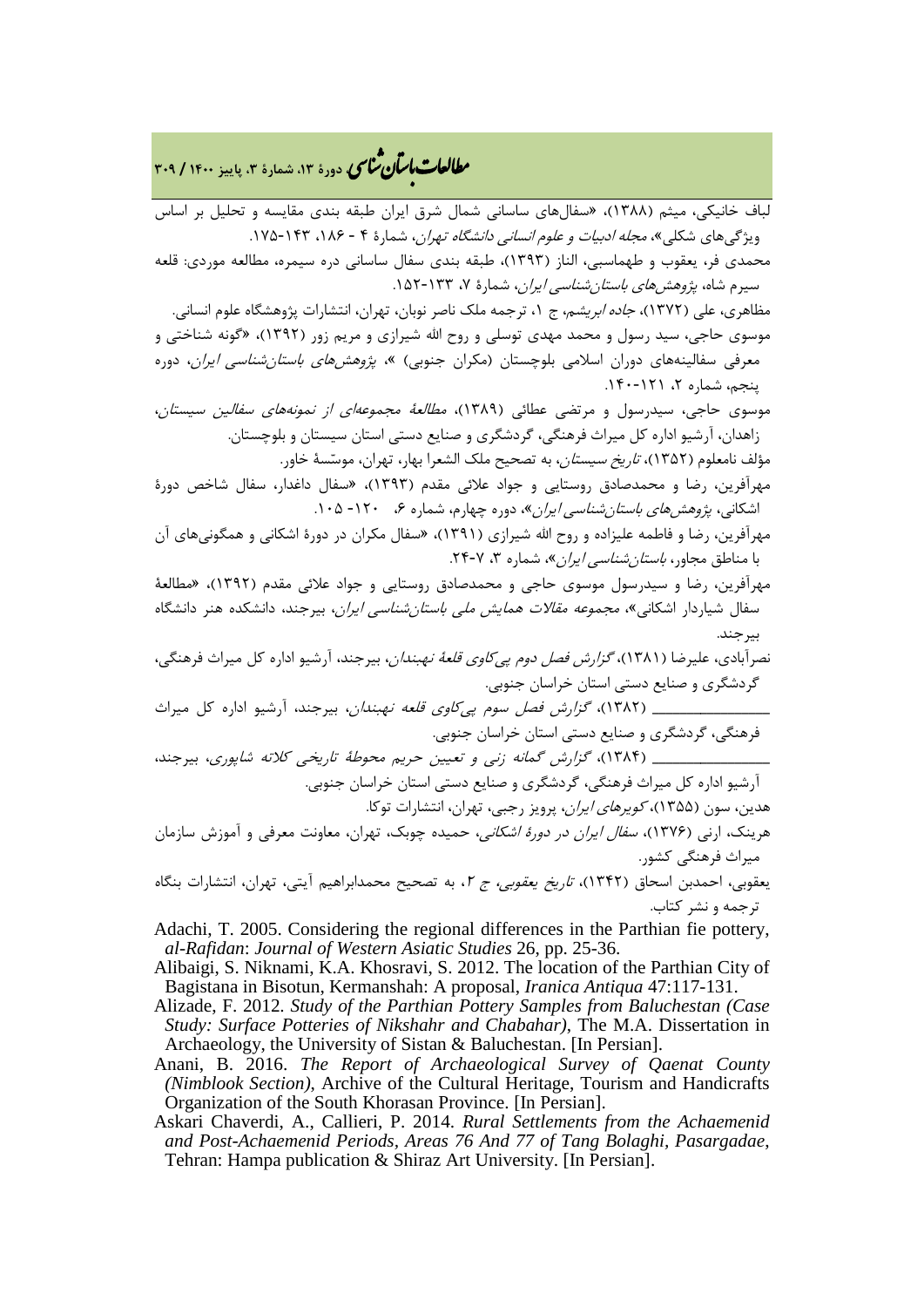**/310 سبکهاي بومی و منطقهاي در سفالهاي اشکانی- ساسانی شرق ایران با تکیه بر نویافتههاي سفالین نهبندان .......**

Ataei, M. T. 2004. *Introduction of the Achaemenid pottery in the Fars region: A classified systematic sampling survey of Persepolis fortifications*, The thesis for the degree of master in archaeology, Faculty of Humanities, Tarbiat Modarres University. [In Persian].

- Babamir Satehi, S., Hashemi, F. 2016. Introducing the Sassanian pottery of the Chaharmahal Bakhtiari province (Farsan county), *National Conference on Archeology and the Art of Pottery and Pottery*, Islamic Azad University, Miyaneh Branch. [In Persian].
- Banijamali, S. L. 2008. *Relative chronology of Kuh-e Khwajeh of Sistan based on the surface pottery*, The M.A. Dissertation in Archaeology, the University of Sistan & Baluchestan. [In Persian].
- Behdad, L. 2013. *Systematic Survey of Tape Moud A, Sarbisheh*, Thesis submitted in partial fulfilment of the requirements for the degree of M.Sc. / M.A. in Archaeology, University of Mohaghegh Ardabili Faculty of Literature and Human Science Department of Archaeology. [In Persian].
- Behdad, L., Mousavi Haji, S. R., Hajizadeh Bastani, K. 2013. A systematic survey of Tape Moud A, Sarbisheh, *Proceedings of the National Archaeological Conference of Iran*, Art Faculty University of Birjand. [In Persian].
- Boucharlat, R., Lecomte, O. 1987. *Fouilles de Tureng Tepe I*, *Les périodes sassanides et islamiques*, memoire 74, Paris: recherche sur les civilisations ADPF.
- Dales, G. 1977. *New Excavations at Nad-I Ali (Sorkh Dagh)*, Afghanistan: Research Monograph No. 16.
- Dana, M. 2016. *The Second Season of Archaeological Excavation at Takhcherabad Tepe of Birjand*, Birjand: Archive of the Cultural Heritage, Tourism and Handicrafts Organization of the South Khorasan Province. [In Persian].

ــــــــــــــــ 2017. *The Third Season of Archaeological Excavation in Takhcherabad Tepe of Birjand*, Birjand: Archive of the Cultural Heritage, Tourism and Handicrafts Organization of the South Khorasan Province. [In Persian].

ــــــــــــــــ 2018. *The fourth Season of Archaeological Excavation in Takhcherabad Tepe of Birjand*, Birjand: Archive of the Cultural Heritage, Tourism and Handicrafts Organization of the South Khorasan Province. [In Persian].

- 2019. The pottery traditions of Late Iron Age and the Achaemenid period in Eastern Iran, *Proceedings of the Second International Conference on the Iron Age in western Iran and neighbouring regions*, Edited by Y. Hasanzadeh, A. Vahdati & Z. Karimi, Sanandaj, Research Institute of Cultural Heritage & Tourism, pp. 392-410. [In Persian].

De Cardi, B. 1940. *Mesopotamian pottery: Parthian, Sasanian, and Early Islamic, Londo-ware: A Parthian-period ceramic in Baluchistan*, Vol. 1, Edition by Florence Ely Day, University of Michigan, pp. 33 – 36.

ــــــــــــــــــــــــــ 1951. A new prehistoric ware from Baluchistan, *Iraq*, Vol. XIII, Part. 2, pp. 63 – 75.

ــــــــــــــــــــــــــ 2008. *Londo-ware: A Parthian-period ceramic in Baluchistan, Parthian, Sasanian and Early Islamic Pottery: dating, definition and distribution*, A specialist workshop at The British Museum, Organised by Seth Priestman & St John Simpson, Department of the Ancient Near East, The British Museum, pp. 33 – 36.

Dupree, L. 1958. Shamshir Ghar: Historical Cave site in Khandahar province Afghanistan, *Anthropological papers of the American museum of natural history New York*.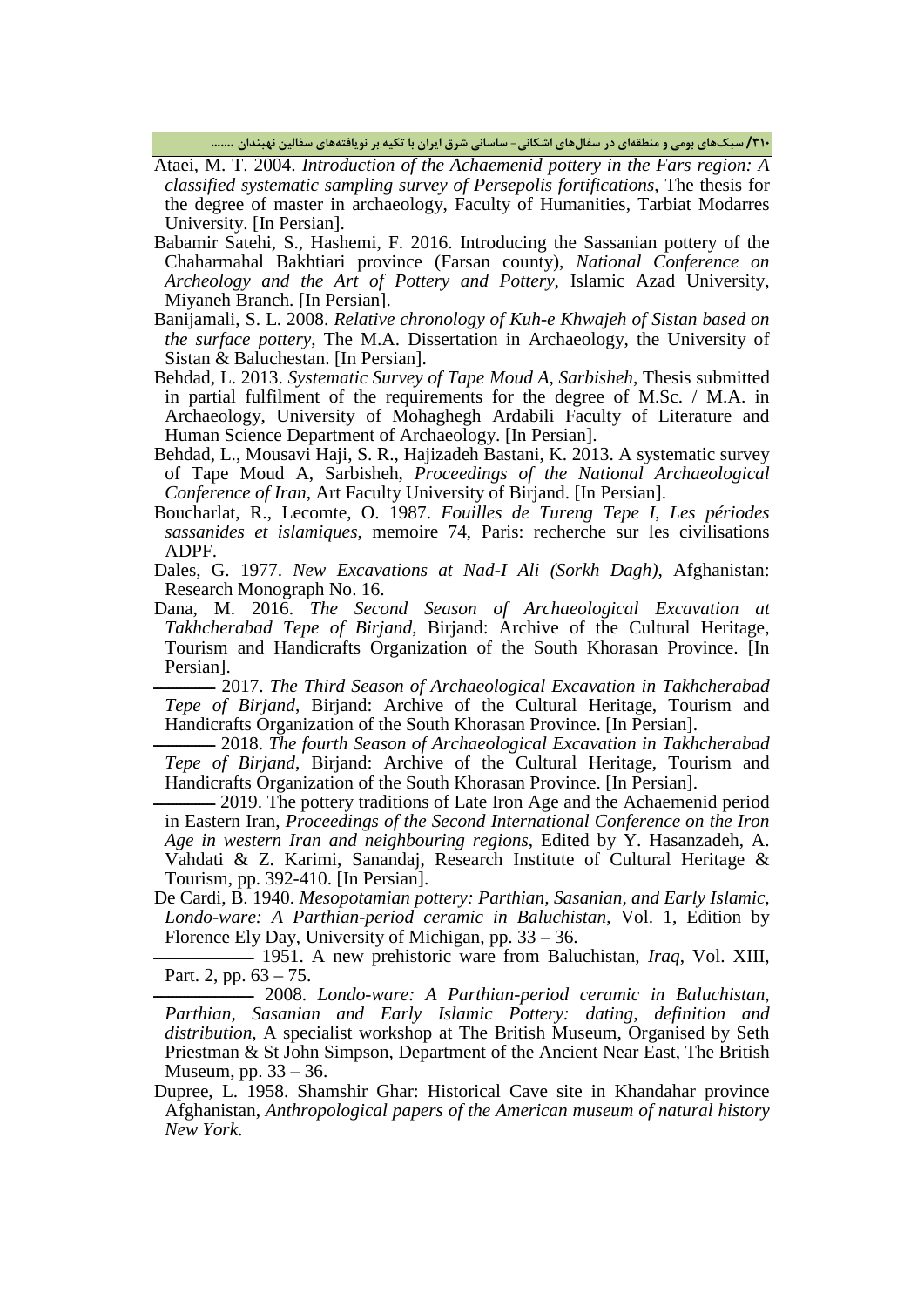**، دورة ،13 شمارة ،3 پاییز <sup>1400</sup> / <sup>311</sup>** �نا� �طا با� تان ی �عات

Fairservis, Jr. 1961. Walter: Archaeological Studies in the Sistan Basin of South-Western Afghanistan and Eastern Iran, Vol 48, part 1*, Anthropological papers of the Amerian Museum of Natural History*, New York.

Farjami, M. 2013. Expansion of Londo pottery in South Khorasan, *Proceedings of the National Archaeological Conference of Iran*, Art Faculty University of Birjand. [In Persian].

Farjami, M., Mahmoudinasab, A. A. 2014. *The Report of Archaeological Survey of Zirkouh County (Zohan & Shaskouh districts),* Archive of the Cultural Heritage, Tourism and Handicrafts Organization of the South Khorasan Province. [In Persian].

ــــــــــــــــــــــــــــــــ 2015. *The Third Season of Archaeological Excavation in Kahnek Site in Sarbisheh*, Archive of the Cultural Heritage, Tourism and Handicrafts Organization of the South Khorasan Province. [In Persian].

ــــــــــــــــــــــــــــــــ 2016. *The Fourth of Archaeological excavation in Kahnek Site on Sarbisheh,* Birjand: Archive of the Cultural Heritage, Tourism and Handicrafts Organization of the South Khorasan Province. [In Persian].

 $-$  2019. The First Season of Archaeological Excavation in the *Gabri Mood Site in Sarbisheh*, Birjand: Archive of the Cultural Heritage, Tourism and Handicrafts Organization of the South Khorasan Province. [In Persian].

Hallier, U. W. 1974. Neh-eine parthische Stadt in Ostpersien, *Archäologische Mitteilungen aus Iran,* Band 8: 173-191.

Hearinck, E. 1997. *Persian Pottery in the Parthian Period*, Translated by Hamideh Choobak, Tehran: Cultural Heritage Organization publication. [In Persian].

Hedin, S. 1976. *Iranian Deserts*, Translated by P. Rajabi, Tehran: Tooka publication. [In Persian].

Herrmann G., Kurbansakhatov, K., Simpson, St. J. 1997. The International Merv Project. Preliminary Report on the Fifth Season (1997), *Iran*, Vol. 35, pp. 1-33.

Heidari, A. 2012. *Preliminary report on the study and identification of cultural monuments and places in the central district of Birjand*, Birjand: Archive of the Cultural Heritage, Tourism and Handicrafts Organization of the South Khorasan Province. [In Persian].

ــــــــــــــــــــــ 2013. *Preliminary report on the study and identification of cultural monuments and places in the central district of Nehbandan*, Birjand: Archive of the Cultural Heritage, Tourism and Handicrafts Organization of the South Khorasan Province. [In Persian].

ــــــــــــــــــــــ 2016. *Sounding report for determining the buffer zone of the Korageh site in Nehbandan*, Birjand: Archive of the Cultural Heritage, Tourism and Handicrafts Organization of the South Khorasan Province.[In Persian].

Jafari, M. J. 2013. A glance at the Achaemenid settlements of northern Khorasan, Iran, *Bastanpazhouhi*, New Series, Vol. 7, No. 14-15, pp. 52-60. [In Persian].

Jasim, S. & Yousif, E. 2014. Dibba: an ancient port on the Gulf of Oman in the early Roman era, *Arabian Archaeology and Epigraphy*, 25(1), pp. 50–79.

Keall, E. Keall, M. 1981. The Qal'eh-i Yazdigird Pottery: A Statistical Approach, *Iran*, Vol. 19, pp. 33 – 80.

Kennet, D. 2016. *Sasanian and Islamic pottery from Ras al-Khaimah: Classification, chronology and analysis of trade in the western Indian Ocean,*  Translated by A. Khosrozadeh & M. Mortezaei, Tabriz: Hasanlu translation project. [In Persian].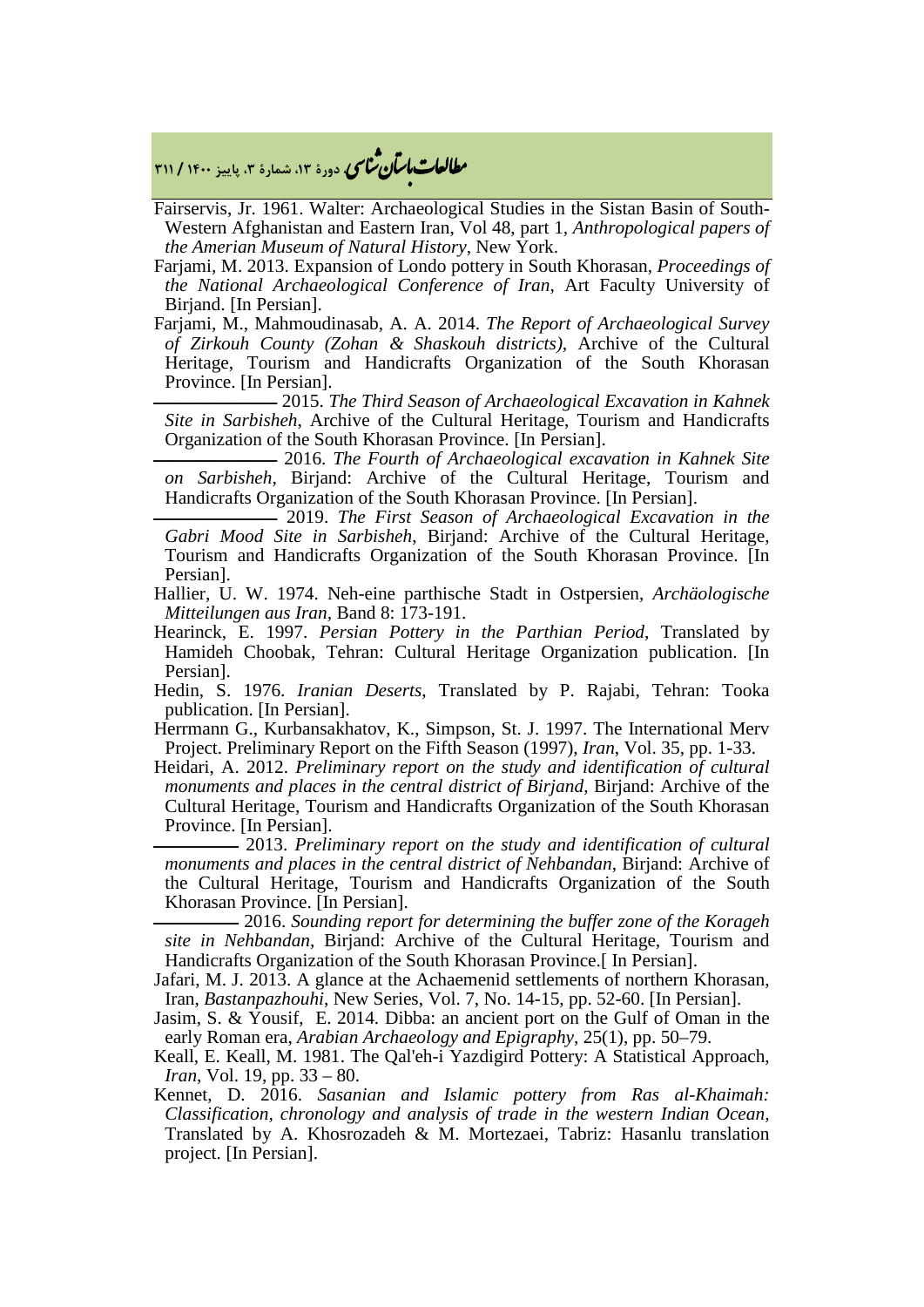**/312 سبکهاي بومی و منطقهاي در سفالهاي اشکانی- ساسانی شرق ایران با تکیه بر نویافتههاي سفالین نهبندان .......**

Khodadoust, J. 2014. *Archaeological Survey of the Malin site, Bakharz*, Univesity of Mazandaran Faculty of Art & Architecture, M.A. Dissertation in Islamic Archaeology. [In Persian].

- Khosrowzadeh, A., Aali, A. 2005. Description, classification and typological analysis of the Parthian and Sassanid pottery of the Mahneshan region (Zanjan), *Proceedings of the International Conference on Archeology of Iran, Northwest Region*, Edited by Masoud Azarnoush, Tehran: ICAR, pp. 45-70. [In Persian].
- Khosrowzadeh, A., Sarlak, S. 2018. The Namord painted ware: The late Parthian and Sassanian pottery in the south-east of Iran and Persian Gulf. *Parseh Journal of Archaeological Studies*. No. 3. pp. 67- 82. [In Persian].
- Kiani, M. Y. 1982. Parthian sites in Hyrcania: The Gurgan plain, *Archäologische Mitteilungen aus Iran*: Ergänzungsband, Berlin: Dietrich Reimer.
- Kouhestani Andarzi, H. 2016. A *research on the location of Tus location in the Sasanian and early Islamic periods based on the ancient sites of Shahr-e Kharab, Tup Derakht and Seyd Abad*, Dissertation Submitted in Partial Fulfillment of the Requirements for the Degree of Doctor of Philosophy (PhD), Department of archaeology, Faculty of Humanities. [In Persian].
- Labbaf-Khaniki, M. 2009. Sassanian pottery of northeastern Iran, classification, comparison and analysis based on the shape characteristics, *Journal of Faculty of letters and human sciences university of Tehran*, Vol. 4, 143-175. [In Persian].
- Labbaf-Khaniki, R. A. 2007. *The Report of Sounding for Determining the Limitation of the Old City of Qaen,* Birjand: Archive of the Cultural Heritage, Tourism and Handicrafts Organization of the South Khorasan Province. [In Persian].

ــــــــــــــــــــــــــــــــــــــــــ 2008. *The Report of the First Season of Excavation at The Old Mosque of Qaen*, Birjand: Archive of the Cultural Heritage, Tourism and Handicrafts Organization of the South Khorasan Province. [In Persian].

- Lamberg-Karlovsky, C. C. 1970. Excavations at Tepe Yahya Iran 1967-1969: progress report 1, *American School of Prehistoric Research Bulletin*. no. 27.
- Lecomte, O. 1994, *Fouilles de Tureng Tepe I*, (sous la direction de Jean Deshayes) 1. *Les périodes sassanides et islamiques* par Rémy Boucharlat et Olivier Lecomte, avec les contributions de Jean-Claude Gardin et Rika Gyselen (plans et études architecturales de Anca Lemaire. Dessins de Philippe Gouin).
- Lecuyot, G. 2013. *Fouilles d'Aï Khanoum. IX*, *L'habitat*. With contributions of P. Bernard, H.-P. Francfort, B. Lyonnet and L. Martinez Sève, Paris: de Boccard.
- Maxwell-Jones. C. E. 2015. *Typology and Chronology of Ceramics of Bactra, Afghanistan 600 BCE-500 CE*. Dissertation for the degree of Doctor of Philosophy at the University of Michigan.
- Mazaheri. A. 1993. *Silk Road*, Vol. 1, Translated by M. N. Noban, Tehran: Pazhoheshgah Oloum-e Ensani. [In Persian].
- Mehrafarin, R., Alizade, F., Shirazi, R. 2012. Makran pottery in the Parthian period and its homogeneity with neighbouring areas, *Archaeology of Iran*, Vol. 3, pp. 7-24. [In Persian].
- Mehrafarin, R., Hadji, S., Feyz, S. 2011. A Study of the Ceramics of East Iran During the Later Parthian Era with Special Reference to Tapa Gowri. *Central Asiatic Journal, 55*(2), 240-258. Retrieved April 29, 2020, from www.jstor.org/stable/41928590.
- Mehrafarin, R., Mousavi Haji, R., Roustaei, M. S., Alaei Moqaddam, J. 2013. Study of Parthian grooved pottery, *Proceedings of the National Archaeological Conference of Iran*, Art Faculty University of Birjand. [In Persian].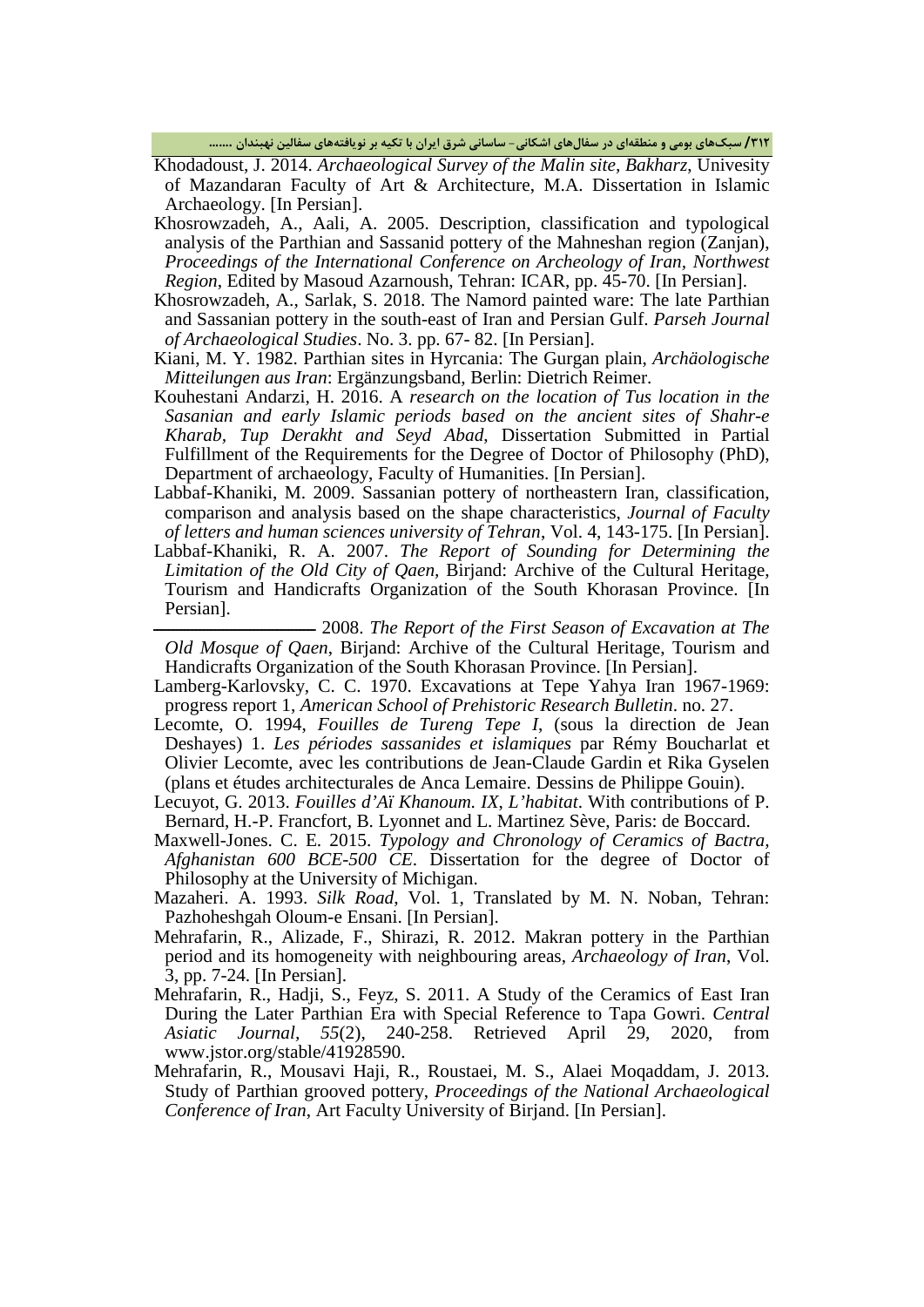م**طالعات ماسان شماسی** دورهٔ ۱۳، شمارهٔ ۳، پاییز ۱۴۰۰ / ۳۱۳

- Mehrafarin, R., Roustaei. M. S., Alaei Moqaddam, J. 2014. Burnished pottery, the diagnostic Parthian pottery, *Iranian Archaeological Research*, Vol. 3, pp. 105- 120. [In Persian].
- Mohammadifar, Y., Tahmasebi, E. 2014. The typology of Sassanian pottery of the Seymareh Valley, Case study: Qale'h-ye Seyrom Shah, *Iranian Archaeological Research*, No. 7, pp. 133-152. [In Persian].
- Mousavi Haji**,** R.**,** Tavassoli. M. M.**,** Shirazi**,** R. 2013. Introducing and typology of Islamic potteries from the Baluchistan region, southern Mokran, *Iranian Archaeological Research,* Vol. 5, No. 2, pp. 121-140. [In Persian].
- Mousavi Haji, S. R., Ataei, M. 2010. *A study on a collection of Sistan pottery samples*, Zahedan: Archive of the Cultural Heritage, Tourism and Handicrafts Organization of the Sistan va Balouchestan Province. [In Persian].
- Nasrabadi, A. 2000. *The Report of Second Season of Excavation at the Nehbandan Castle,* Birjand: Archive of the Cultural Heritage, Tourism and Handicrafts Organization of the South Khorasan Province. [In Persian].

ـــــــــــــــــــــــــــ 2001. *The Report of Season of Excavation at the Nehbandan Castle,* Birjand: Archive of the Cultural Heritage, Tourism and Handicrafts Organization of the South Khorasan Province. [In Persian].

ـــــــــــــــــــــــــــ 2003. *The Report of Sounding and Determining the Limitation of the Kelateh Shahpouri Historical Site*, Birjand: Archive of the Cultural Heritage, Tourism and Handicrafts Organization of the South Khorasan Province. [In Persian].

Potts, D. 1984. Northeastern Arabia in the Later Pre Islamic Era, in R. Bocharlat and J.F. Salles (eds.), *Arabic orientale, Mesopotamie et la periode islamique*, Paris, Editions recherché sur la Civilisations, Memoire, pp. 85 – 144.

 $-$  1998. Namord ware in southeastern Arabia, In: C. S Phillips, D. T. Potts & J. Searight (eds.), *Arabia and her neighbors. Essays on prehistorical evelopments presented in honour of Beatrice de Cardi*. Abiel II. Brepols. pp. 207-220.

Pourshariati, P. 2019. *Decline and Fall of the Sasanian Empire*, Translated by A. Vahedi, Tehran. Nay publication. [In Persian].

Priestman, S. 2009. A statistical vs. a Sensory Approach*:* Sasanian Ceramic Studies in the Light of Ceramics of the Merv Oasis, *Journal of inner Asian art and archaeology*, No. 4, pp. 169 – 174.

- Puschnigg, G. 2006. *Ceramics of The Merv Oasis; Recycling The City*, California: Walnut Creek, Left Coast Press.
- Qarachanlou, H., Hatami, H. 2012. The mercantile and commercial importance of the greater Khorasan road from Baghdad to China in the early Islamic period, *Quarterly Journal of Islamic Iranian History Studies*, No. 3, pp. 79-97. [In Persian].
- Qolinezhad, M. 2015. *The Report of Archaeological Survey of Zirkouh Rural District*, Birjand: Archive of the Cultural Heritage, Tourism and Handicrafts Organization of the South Khorasan Province. [In Persian].
- Rahbar, M. Alibeigi, S. 2011. A report on the Archaeological research to locate the Laodicean temple in Nahavand, *Payam e Bastanshenas*, Vol. 15, pp. 131- 166. [In Persian].
- Ricciardi, R. V. 1980. Archaeological Survey in the Upper Atrek Valley (Khorassan *–* Iran): Preliminary Report, *Mesopotamia*, Vol. XV, pp. 51 – 72.